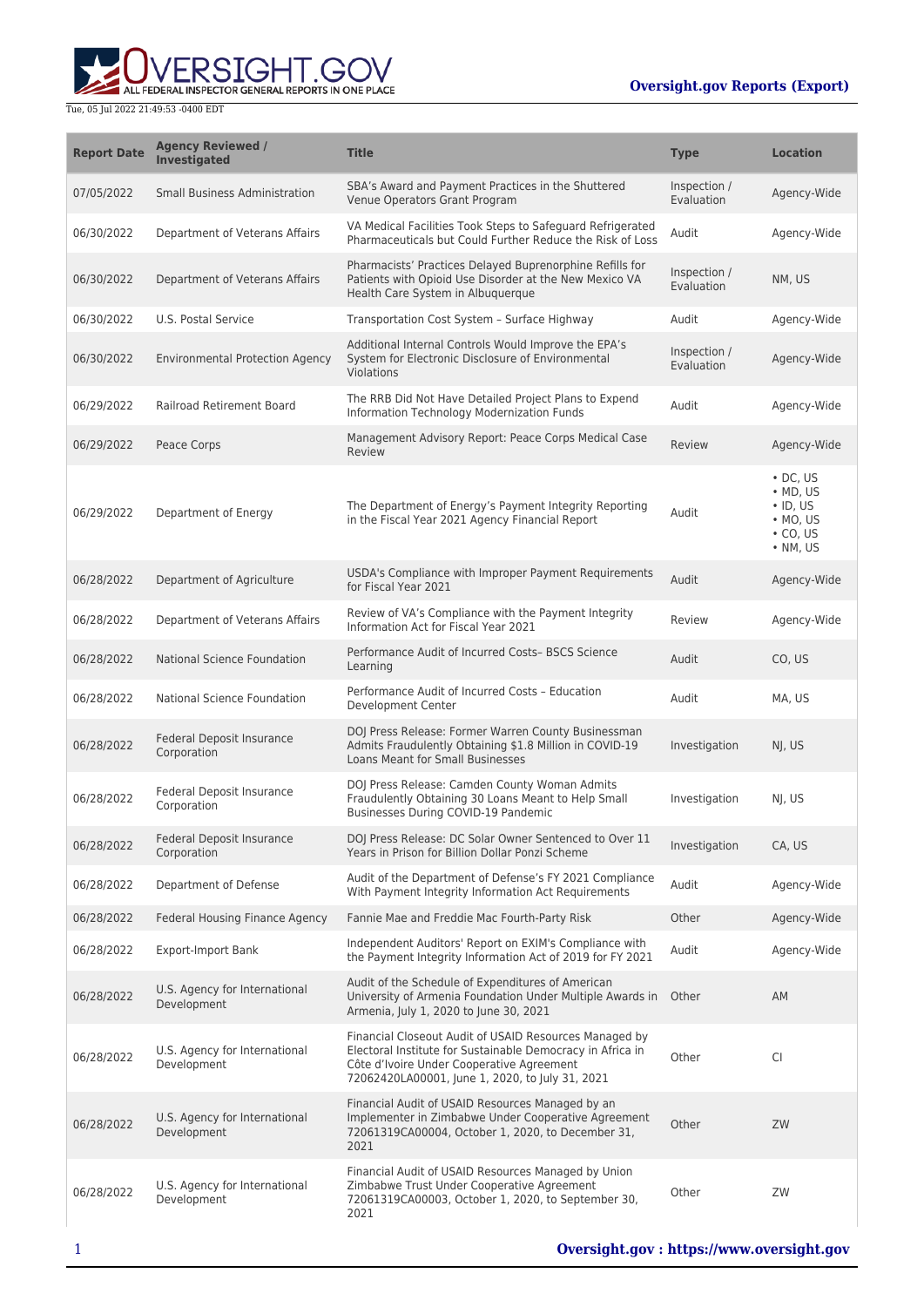

| <b>Report Date</b> | <b>Agency Reviewed /</b><br><b>Investigated</b>  | <b>Title</b>                                                                                                                                                                                                                                       | <b>Type</b>                | <b>Location</b> |
|--------------------|--------------------------------------------------|----------------------------------------------------------------------------------------------------------------------------------------------------------------------------------------------------------------------------------------------------|----------------------------|-----------------|
| 06/28/2022         | U.S. Agency for International<br>Development     | Financial Closeout Audit of USAID Resources Managed by<br>Churches Health Association of Zambia Under Cooperative<br>Agreement AID-611-A-16-00003, January 1 to December 9,<br>2020                                                                | Other                      | <b>ZM</b>       |
| 06/28/2022         | National Aeronautics and Space<br>Administration | NASA's Compliance with the Payment Integrity Information<br>Act for Fiscal Year 2021                                                                                                                                                               | Audit                      | Agency-Wide     |
| 06/28/2022         | Department of Justice                            | Recommendations Issued by the Office of the Inspector<br>General that were Not Closed as of May 31, 2022                                                                                                                                           | Other                      | Agency-Wide     |
| 06/27/2022         | Office of Personnel Management                   | Audit of the Information Technology Security Controls of<br>the U.S. Office of Personnel Management's Annuity Roll<br>System                                                                                                                       | Audit                      | Agency-Wide     |
| 06/27/2022         | Office of Personnel Management                   | Audit of the Information Systems General and Application<br>Controls at Blue Cross Blue Shield of Vermont                                                                                                                                          | Audit                      | Agency-Wide     |
| 06/27/2022         | National Labor Relations Board                   | Casehandling Efficiency                                                                                                                                                                                                                            | Audit                      | Agency-Wide     |
| 06/27/2022         | U.S. Agency for International<br>Development     | Financial and Closeout Audit of Costs Incurred of American<br>University of Afghanistan, Support to the American<br>University of Afghanistan Program, Cooperative<br>Agreement AID-306-A-13-00004, June 1, 2020 to February<br>28, 2021           | Other                      | AF              |
| 06/27/2022         | <b>Environmental Protection Agency</b>           | The EPA Was Not Compliant with the Payment Integrity<br>Information Act for Fiscal Year 2021                                                                                                                                                       | Audit                      | Agency-Wide     |
| 06/24/2022         | <b>Railroad Retirement Board</b>                 | Controls Over Recoverable Unemployment and Sickness<br>Overpayments Need Improvement                                                                                                                                                               | Audit                      | Agency-Wide     |
| 06/24/2022         | Department of Agriculture                        | COVID-19-Farmers to Families Food Box Program<br>Administration-Interim Report                                                                                                                                                                     | Inspection /<br>Evaluation | Agency-Wide     |
| 06/24/2022         | Department of Agriculture                        | COVID-19-Food and Nutrition Service's Pandemic<br>Electronic Benefits Transfer-Interim Report                                                                                                                                                      | Inspection /<br>Evaluation | Agency-Wide     |
| 06/24/2022         | Smithsonian Institution                          | Fiscal Year 2021 Evaluation of the Smithsonian Institution's<br>Information Security Program                                                                                                                                                       | Audit                      | Agency-Wide     |
| 06/24/2022         | U.S. Agency for International<br>Development     | Financial Audit of Costs Incurred by Abt Associates, Inc.<br>Under the Sustaining Health Outcomes Through the<br>Private Sector Plus Program in Afghanistan, Cooperative<br>Agreement AID-OAA-A-15-00067, January 1, 2019, to<br>December 31, 2020 | Other                      | AF              |
| 06/24/2022         | Department of State                              | Inspection of Embassy Pristina, Kosovo                                                                                                                                                                                                             | Inspection /<br>Evaluation | KO              |
| 06/24/2022         | <b>State of Delaware</b>                         | Authorized Positions Examination Engagement - Colonial<br><b>School District</b>                                                                                                                                                                   | Other                      | DE. US          |
| 06/24/2022         | <b>Commodity Futures Trading</b><br>Commission   | Semiannual Report to Congress October 1, 2021 - March<br>31, 2022                                                                                                                                                                                  | Semiannual<br>Report       | Agency-Wide     |
| 06/23/2022         | Department of the Interior                       | Inspection of the DATA Act Internal Controls for the U.S.<br>Department of the Interior, Interior Business Center, for<br>the First Quarter of FY 2021                                                                                             | Inspection /<br>Evaluation | Agency-Wide     |
| 06/23/2022         | Department of the Interior                       | U.S. Fish and Wildlife Service Grants Awarded to the State<br>of Oklahoma, Department of Wildlife Conservation, From<br>July 1, 2017, Through June 30, 2019, Under the Wildlife<br>and Sport Fish Restoration Program                              | Audit                      | OK, US          |
| 06/23/2022         | Office of Personnel Management                   | Audit of the Federal Employee Health Benefit Operations<br>at Health Insurance Plan of New York                                                                                                                                                    | Audit                      | Agency-Wide     |
| 06/23/2022         | Office of Personnel Management                   | Audit of the Information Systems General and Application<br>Controls at Health Care Service Corporation                                                                                                                                            | Audit                      | Agency-Wide     |
| 06/23/2022         | U.S. Agency for International<br>Development     | Financial and Closeout Audit of the Water Governance and<br>Capacity Building Support Program in Pakistan Managed<br>by Health and Nutrition Development Society, Contract<br>72039119C00001, July 1, 2020 to October 15, 2021                     | Other                      | <b>PK</b>       |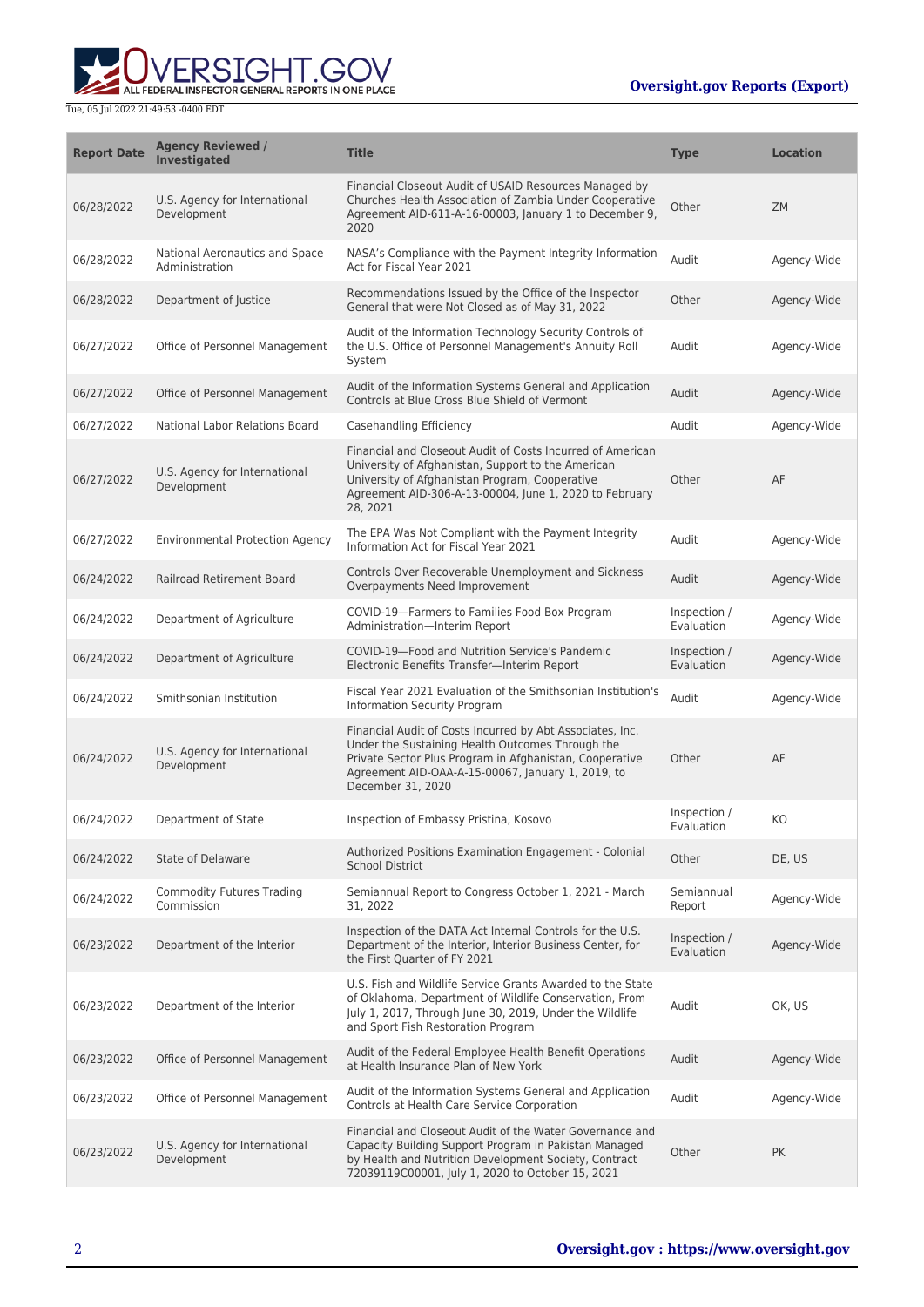

| <b>Report Date</b> | <b>Agency Reviewed /</b><br><b>Investigated</b>     | <b>Title</b>                                                                                                                                                                                                                 | <b>Type</b>                | <b>Location</b> |
|--------------------|-----------------------------------------------------|------------------------------------------------------------------------------------------------------------------------------------------------------------------------------------------------------------------------------|----------------------------|-----------------|
| 06/23/2022         | Office of Personnel Management                      | Audit of the U.S. Office of Personnel Management's<br>Compliance with the Payment Integrity Information Act of<br>2019                                                                                                       | Audit                      | Agency-Wide     |
| 06/23/2022         | Department of Commerce                              | Fiscal Year 2021 Compliance with Improper Payment<br>Requirements                                                                                                                                                            | Inspection /<br>Evaluation | Agency-Wide     |
| 06/23/2022         | Department of Homeland<br>Security                  | FEMA Needs to Improve Oversight and Management of<br>Hazard Mitigation Grant Program Property Acquisitions                                                                                                                   | Audit                      | Agency-Wide     |
| 06/23/2022         | Department of Homeland<br>Security                  | FEMA Needs to Improve Oversight and Management of<br>Hazard Mitigation Grant Program Property Acquisitions                                                                                                                   | Audit                      | Agency-Wide     |
| 06/23/2022         | Amtrak (National Railroad<br>Passenger Corporation) | Governance: Quality Control Review of Amtrak's Single<br>Audit for Fiscal Year 2021                                                                                                                                          | Audit                      | Agency-Wide     |
| 06/23/2022         | U.S. Postal Service                                 | Service Performance During the Fiscal Year 2022 Peak<br><b>Mailing Season</b>                                                                                                                                                | Audit                      | Agency-Wide     |
| 06/23/2022         | Department of State                                 | Audit of Department of State FY 2021 Compliance With<br>Payment Integrity Requirements                                                                                                                                       | Audit                      | Agency-Wide     |
| 06/23/2022         | Federal Housing Finance Agency                      | FHFA Has Laid the Groundwork to Integrate Consideration<br>of Climate-Related Financial Risk into its Policies and<br>Programs but Plans and Methodologies to Accomplish This<br>Work Are in the Early Stages of Development | Audit                      | Agency-Wide     |
| 06/23/2022         | <b>Environmental Protection Agency</b>              | The Coronavirus Pandemic Caused Schedule Delays,<br>Human Health Impacts, and Limited Oversight at<br>Superfund National Priorities List Sites                                                                               | Audit                      | Agency-Wide     |
| 06/22/2022         | Securities and Exchange<br>Commission               | Final Management Letter: Evaluation of the SEC's FY 2021<br>Compliance With the Payment Integrity Information Act of<br>2019                                                                                                 | Inspection /<br>Evaluation | Agency-Wide     |
| 06/22/2022         | Department of the Treasury                          | Independent Review of 4003(b) Loan Recipient's Validation<br>Memo - United Airlines                                                                                                                                          | Review                     | Agency-Wide     |
| 06/22/2022         | Department of Defense                               | Audit of U.S. Army Base Operations and Security Support<br>Services Contract Government-Furnished Property in<br>Kuwait                                                                                                      | Audit                      | Agency-Wide     |
| 06/22/2022         | U.S. Agency for International<br>Development        | Financial Audit of USAID Resources Managed by MOI<br>Teaching and Referral Hospital in Kenya Under Agreement<br>AID-615-A-12-00001, July 1, 2020, to June 30, 2021                                                           | Other                      | KE              |
| 06/22/2022         | Architect of the Capitol                            | Architect of the Capitol (AOC) Supervisor Accusations of<br>Abuse of Power, Mismanagement and Reprisal - Not<br>Substantiated                                                                                                | Investigation              | Agency-Wide     |
| 06/22/2022         | <b>General Services Administration</b>              | Audit of Security Camera and Alarm Systems at GSA-<br><b>Owned Buildings</b>                                                                                                                                                 | Audit                      | Agency-Wide     |
| 06/22/2022         | Department of Agriculture                           | USDA Farmers to Families Food Box Program                                                                                                                                                                                    | Other                      | US.             |
| 06/22/2022         | National Science Foundation                         | Performance Audit of Incurred Costs - San Francisco State<br>University                                                                                                                                                      | Audit                      | CA, US          |
| 06/22/2022         | Federal Deposit Insurance<br>Corporation            | DOJ Press Release: Owners Of Grand Rapids Trucking<br>Company Plead Guilty To Bank Fraud Conspiracy, Pay<br>\$1,000,000 In Related Civil Case, In Connection With<br>Covid-19 Relief Fraud                                   | Investigation              | MI, US          |
| 06/22/2022         | U.S. Postal Service                                 | Mail Delivery, Customer Service, and Property Conditions<br>Review - Select Units, Indianapolis, IN Region                                                                                                                   | Audit                      | Agency-Wide     |
| 06/22/2022         | Federal Deposit Insurance<br>Corporation            | Background Investigations for Privileged Account Holders                                                                                                                                                                     | Other                      | Agency-Wide     |
| 06/22/2022         | Department of Veterans Affairs                      | Mission Accountability Support Tracker Lacked Sufficient<br><b>Security Controls</b>                                                                                                                                         | Review                     | Agency-Wide     |
| 06/22/2022         | AmeriCorps                                          | Office of Inspector General Assessment of AmeriCorps'<br>Financial Statement Audit and Cybersecurity Corrective<br><b>Action Plans</b>                                                                                       | Review                     | Agency-Wide     |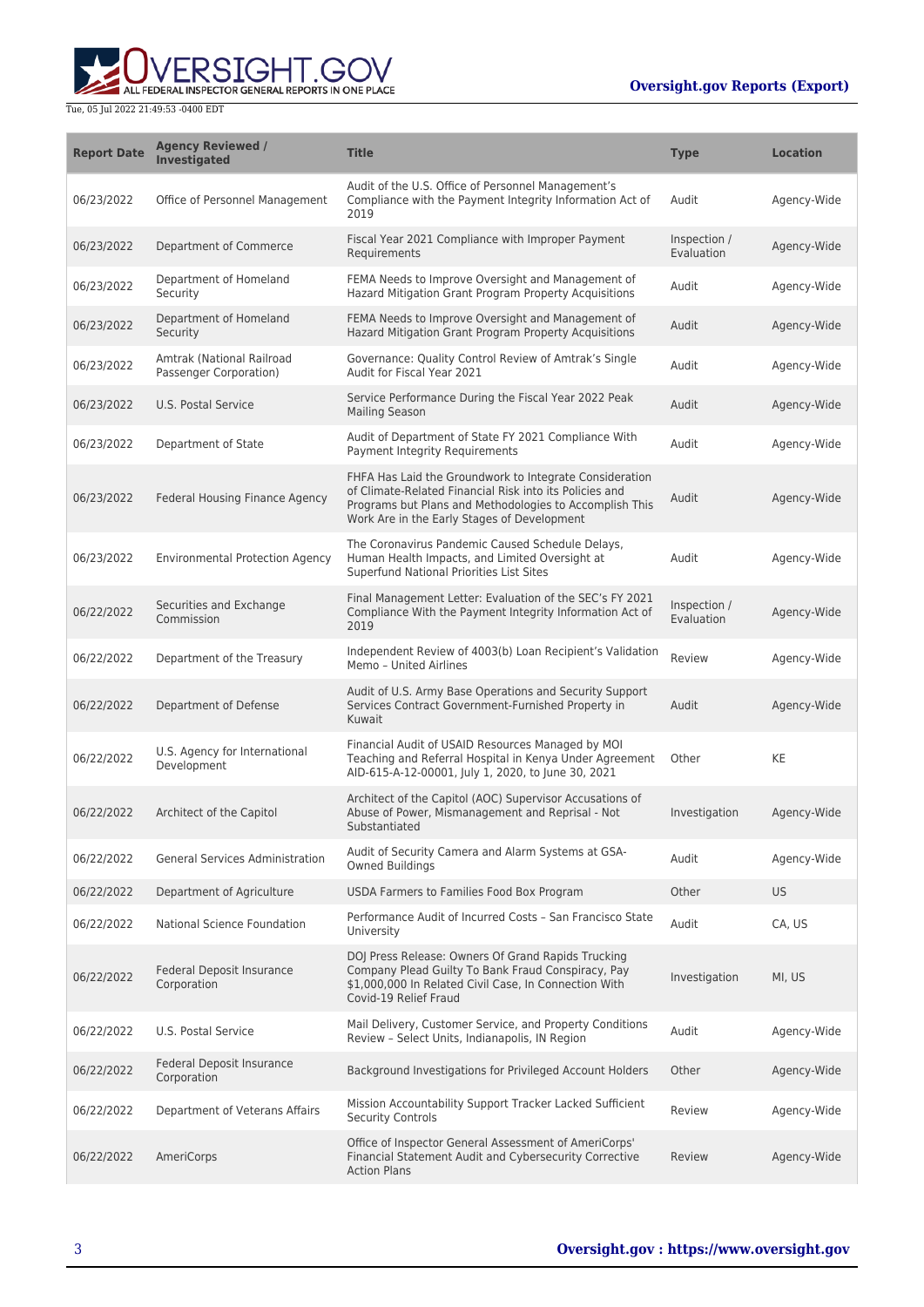ALL FEDERAL INSPECTOR GENERAL REPORTS IN ONE PLACE

| <b>Report Date</b> | <b>Agency Reviewed /</b><br><b>Investigated</b>              | <b>Title</b>                                                                                                                                                           | <b>Type</b>                | <b>Location</b> |
|--------------------|--------------------------------------------------------------|------------------------------------------------------------------------------------------------------------------------------------------------------------------------|----------------------------|-----------------|
| 06/22/2022         | <b>Environmental Protection Agency</b>                       | The EPA's Approval and Oversight of Water Infrastructure<br>Finance and Innovation Act Loans Complied with Federal<br>Law and Regulations                              | Audit                      | Agency-Wide     |
| 06/22/2022         | AmeriCorps                                                   | Office of Inspector General Assessment of AmeriCorps'<br>Financial Statement Audit and Cybersecurity Corrective<br><b>Action Plans</b>                                 | Audit                      | Agency-Wide     |
| 06/21/2022         | Department of Defense                                        | Audit of the Development and Maintenance of Department<br>of Defense Security Classification Guides                                                                    | Audit                      | Agency-Wide     |
| 06/21/2022         | Department of the Interior                                   | U.S. Department of the Interior's Compliance With the<br>Payment Integrity Information Act of 2019 in Its Fiscal Year<br>2021 Agency Financial Report                  | Inspection /<br>Evaluation | Agency-Wide     |
| 06/21/2022         | U.S. Postal Service                                          | Changes in the Usage of the Modes of Transportation                                                                                                                    | Audit                      | Agency-Wide     |
| 06/21/2022         | National Science Foundation                                  | Performance Audit of Incurred Costs - Cal Poly Corporation                                                                                                             | Audit                      | CA, US          |
| 06/21/2022         | State of Delaware                                            | Authorized Positions Examination Engagement - Christina<br>School District                                                                                             | Inspection /<br>Evaluation | DE, US          |
| 06/21/2022         | Department of Veterans Affairs                               | Comprehensive Healthcare Inspection of the Washington<br>DC VA Medical Center                                                                                          | Inspection /<br>Evaluation | Agency-Wide     |
| 06/17/2022         | Internal Revenue Service                                     | Fiscal Year 2022 Review of Compliance With Legal<br>Guidelines When Conducting Seizures of Taxpayers'<br>Property                                                      | Audit                      | Agency-Wide     |
| 06/17/2022         | U.S. International Development<br><b>Finance Corporation</b> | DFC Complied with Payment Integrity Information Act of<br>2019 Requirements in Fiscal Year 2021                                                                        | Audit                      |                 |
| 06/17/2022         | Federal Deposit Insurance<br>Corporation                     | DOJ Press Release: Owner of Tech Services Company<br>Sentenced to More than Three Years in Prison for \$13<br>Million COVID-Relief Fraud Scheme                        | Investigation              | MA, US          |
| 06/17/2022         | Federal Deposit Insurance<br>Corporation                     | DOJ Press Release: Man Arrested for Allegedly Distributing<br>Over \$230 Million of Adulterated HIV Medication                                                         | Investigation              | FL, US          |
| 06/17/2022         | U.S. Agency for International<br>Development                 | USAID OIG Semiannual Report to Congress: October 1,<br>2021- March 31, 2022                                                                                            | Semiannual<br>Report       | Agency-Wide     |
| 06/16/2022         | <b>Railroad Retirement Board</b>                             | The Railroad Retirement Board was Not Compliant with the<br>Payment Integrity Information Act for Fiscal Year 2021                                                     | Audit                      | Agency-Wide     |
| 06/16/2022         | Federal Deposit Insurance<br>Corporation                     | DOJ Press Release: St. Paul Man Sentenced to Prison for<br>\$841,000 COVID-Relief Scheme to Defraud the Small<br>Business Administration's Paycheck Protection Program | Investigation              | MN, US          |
| 06/16/2022         | Department of Homeland<br>Security                           | Semiannual Report to Congress October 1, 2021 - March<br>31, 2022                                                                                                      | Other                      | Agency-Wide     |
| 06/16/2022         | Architect of the Capitol                                     | Audit of Fiscal Year 2021 Financial Statements                                                                                                                         | Audit                      | Agency-Wide     |
| 06/16/2022         | Architect of the Capitol                                     | Fiscal Year 2021 Financial Statements Audit Management<br>Letter                                                                                                       | Audit                      | Agency-Wide     |
| 06/16/2022         | Denali Commission                                            | <b>Investigative Summary</b>                                                                                                                                           | Investigation              | Agency-Wide     |
| 06/16/2022         | Department of Justice                                        | Audit of the Office of Justice Programs Grant Awarded to<br>the Pinellas Ex-Offender Re-Entry Coalition, Inc.,<br>Clearwater, Florida                                  | Audit                      | FL, US          |
| 06/15/2022         | U.S. Agency for International<br>Development                 | Audit Report on Deloitte Government and Public Services'<br>Proposed Amounts on Unsettled Flexibly Priced Contracts<br>for Contractor Fiscal Year 2019                 | Other                      | US              |
| 06/15/2022         | Board of Governors of the Federal<br><b>Reserve System</b>   | Security Control Review of the Board's Secure Document<br>System                                                                                                       | Audit                      | Agency-Wide     |
| 06/15/2022         | Board of Governors of the Federal<br>Reserve System          | Testing Results for the Board's Software and License Asset<br><b>Management Processes</b>                                                                              | Audit                      | Agency-Wide     |
| 06/15/2022         | Amtrak (National Railroad<br>Passenger Corporation)          | FINANCIAL MANAGEMENT: Improving Payment Request<br>Controls Could Provide a Better Value for Purchases and<br>Protect the Company's Interests                          | Audit                      | Agency-Wide     |
| 06/15/2022         | Department of Defense                                        | Audit of the Reuse of Defense Logistics Agency Disposition<br>Services Excess Property                                                                                 | Audit                      | Agency-Wide     |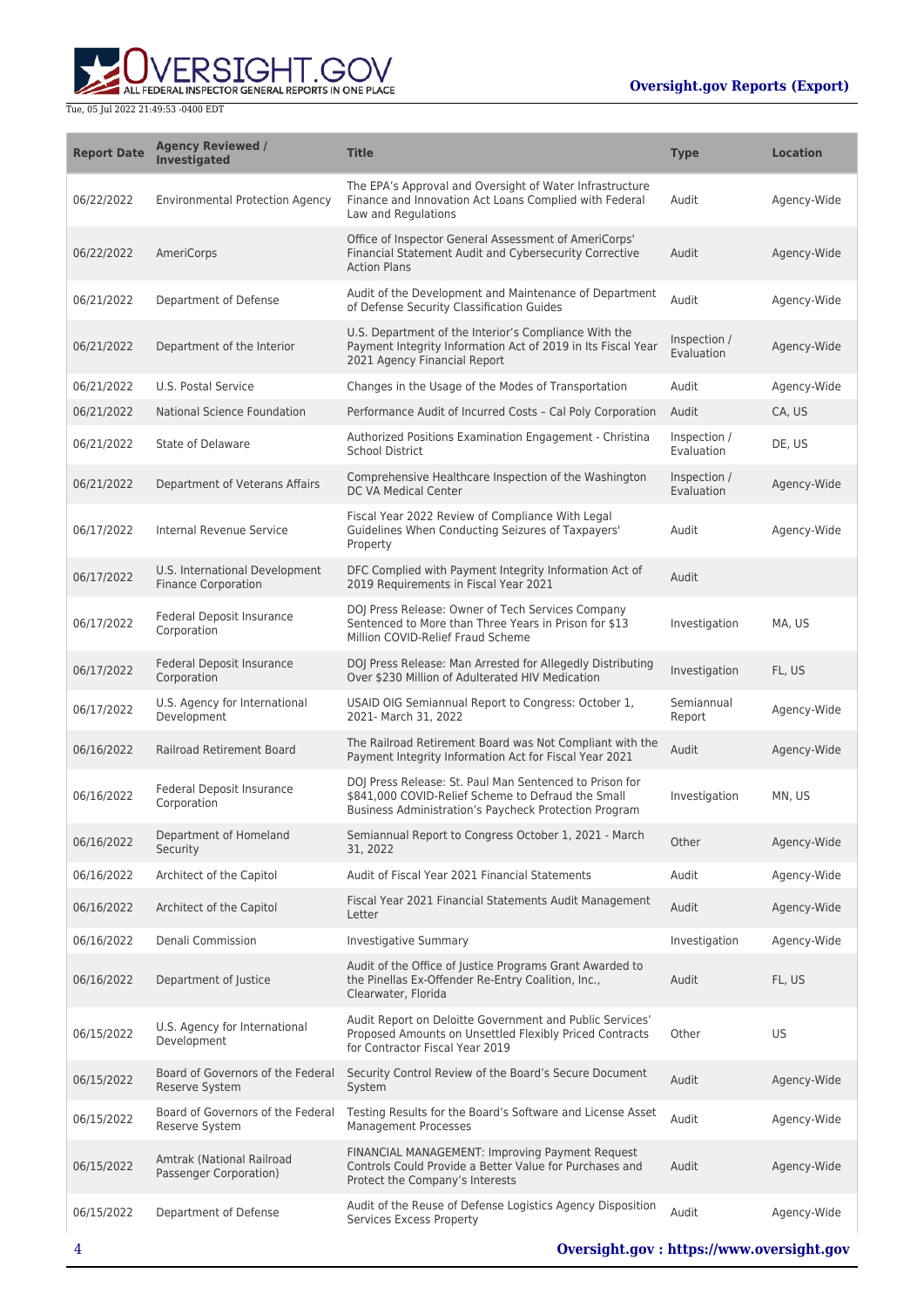

| <b>Report Date</b> | <b>Agency Reviewed /</b><br><b>Investigated</b>  | <b>Title</b>                                                                                                                                                                                         | <b>Type</b>                | <b>Location</b>                                                                                                                    |
|--------------------|--------------------------------------------------|------------------------------------------------------------------------------------------------------------------------------------------------------------------------------------------------------|----------------------------|------------------------------------------------------------------------------------------------------------------------------------|
| 06/15/2022         | <b>Tennessee Valley Authority</b>                | TVA Nuclear Maintenance Employee Time Reporting                                                                                                                                                      | Inspection /<br>Evaluation | Agency-Wide                                                                                                                        |
| 06/15/2022         | <b>Small Business Administration</b>             | SBA's Controls Over Cash Contributions and Gifts, Fiscal<br>Years 2022 and 2021                                                                                                                      | Inspection /<br>Evaluation | Agency-Wide                                                                                                                        |
| 06/15/2022         | Department of Energy                             | The Department of Energy's Chief Information Officer's<br><b>Business Operations Support Services Contract</b>                                                                                       | Audit                      | $\cdot$ DC, US<br>$\bullet$ MD, US                                                                                                 |
| 06/14/2022         | Department of Veterans Affairs                   | Comprehensive Healthcare Inspection of the VA Maryland<br>Health Care System in Baltimore                                                                                                            | Review                     | $·$ MD, US<br>$\bullet$ MD, US<br>$\bullet$ MD, US<br>$\bullet$ MD, US<br>$\bullet$ MD, US<br>$\bullet$ MD, US<br>$\bullet$ MD, US |
| 06/14/2022         | Department of Justice                            | Audit of the United States Marshals Service's Management<br>of Seized Cryptocurrency                                                                                                                 | Audit                      | Agency-Wide                                                                                                                        |
| 06/14/2022         | Department of Veterans Affairs                   | Financial Efficiency Review of the VA El Paso Healthcare<br>System in Texas and New Mexico                                                                                                           | Inspection /<br>Evaluation | $\bullet$ TX, US<br>$\cdot$ NM, US                                                                                                 |
| 06/14/2022         | National Aeronautics and Space<br>Administration | NASA's Management of the Earth Science Disasters<br>Program                                                                                                                                          | Audit                      | Agency-Wide                                                                                                                        |
| 06/14/2022         | Department of Energy                             | The Western Federal Power System's Fiscal Year 2021<br><b>Financial Statement Audit</b>                                                                                                              | Audit                      | Agency-Wide                                                                                                                        |
| 06/13/2022         | Department of the Interior                       | Improvements Needed in the Bureau of Safety and<br>Environmental Enforcement's Procedures Concerning<br>Offshore Venting and Flaring Record Reviews                                                  | Other                      | Agency-Wide                                                                                                                        |
| 06/13/2022         | Department of Defense                            | Audit of the Department of Defense's Implementation of<br>Predictive Maintenance Strategies to Support Weapon<br>System Sustainment                                                                  | Audit                      | Agency-Wide                                                                                                                        |
| 06/13/2022         | <b>Federal Election Commission</b>               | Investigative Summary I22INV00010: Lost FEC Laptop<br>Reported by an Agency Employee                                                                                                                 | Investigation              | Agency-Wide                                                                                                                        |
| 06/13/2022         | Multiple Agencies                                | Key Insights: Identity Fraud Reduction and Redress in<br>Pandemic Response Programs                                                                                                                  | Other                      | Agency-Wide                                                                                                                        |
| 06/10/2022         | U.S. Agency for International<br>Development     | Financial Audit of USAID Resources Managed by Africaid in<br>Zimbabwe Under Cooperative Agreement AID-613-<br>A-17-00001, January 1 to December 31, 2021                                             | Other                      | ZW                                                                                                                                 |
| 06/10/2022         | Inter-American Foundation                        | OIG Risk Assessment of the Inter-American Foundation<br>Charge Card Program for Fiscal Years 2021 and 2020                                                                                           | Audit                      | US                                                                                                                                 |
| 06/10/2022         | U.S. Agency for International<br>Development     | USAID Complied in Fiscal Year 2021 With the Payment<br>Integrity Information Act of 2019                                                                                                             | Audit                      | <b>US</b>                                                                                                                          |
| 06/10/2022         | State of Delaware                                | Authorized Positions Examination Engagement -<br><b>Brandywine School District</b>                                                                                                                   | Other                      | DE, US                                                                                                                             |
| 06/10/2022         | Department of Homeland<br>Security               | Department of Homeland Security's FY 2021 Compliance<br>with the Payment Integrity Information Act of 2019 and<br>Executive Order 13520, Reducing Improper Payments                                  | Audit                      | Agency-Wide                                                                                                                        |
| 06/10/2022         | <b>Tennessee Valley Authority</b>                | <b>TVA Nuclear Radiation Dosage</b>                                                                                                                                                                  | Inspection /<br>Evaluation | Agency-Wide                                                                                                                        |
| 06/09/2022         | U.S. Agency for International<br>Development     | Financial Audit of USAID Resources Managed by Center for<br>Clinical Care and Clinical Research in Nigeria Under<br>Cooperative Agreement 72062020CA00006, October 1,<br>2020, to September 30, 2021 | Other                      | <b>NG</b>                                                                                                                          |
| 06/09/2022         | U.S. Agency for International<br>Development     | Financial Audit of Handicap International Federation Under<br>Multiple Awards, for the Fiscal Year Ended December 31,<br>2019                                                                        | Other                      | US                                                                                                                                 |
| 06/09/2022         | Department of Education                          | Duplicate Higher Education Emergency Relief Fund Grant<br>Awards                                                                                                                                     | Other                      | Agency-Wide                                                                                                                        |
| 06/09/2022         | Peace Corps                                      | Final Report on the Post Re-Entry Health and Safety<br>Review of Peace Corps/Ecuador                                                                                                                 | Review                     | EC                                                                                                                                 |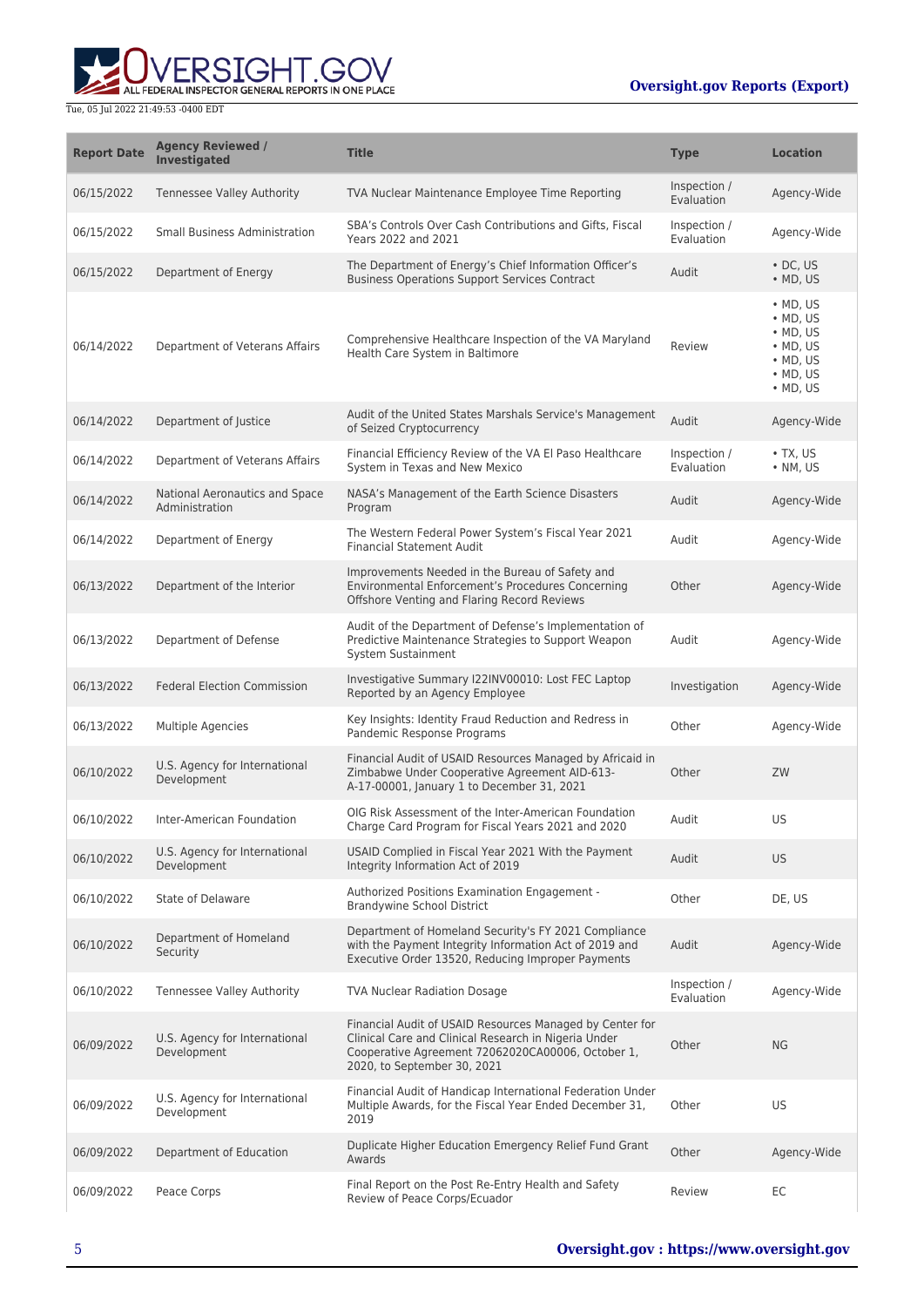

| <b>Report Date</b> | <b>Agency Reviewed /</b><br><b>Investigated</b>  | <b>Title</b>                                                                                                                                                                                                   | <b>Type</b>   | <b>Location</b> |
|--------------------|--------------------------------------------------|----------------------------------------------------------------------------------------------------------------------------------------------------------------------------------------------------------------|---------------|-----------------|
| 06/09/2022         | <b>Farm Credit Administration</b>                | Farm Credit Administration's Enterprise Risk Management<br>and Internal Control Program                                                                                                                        | Audit         | Agency-Wide     |
| 06/09/2022         | Federal Deposit Insurance<br>Corporation         | DOJ Press Release: Two Burlington County Women<br>Charged in \$175 Million Check-Cashing Scheme                                                                                                                | Investigation | NJ, US          |
| 06/09/2022         | National Aeronautics and Space<br>Administration | NASA's Management of the Mobile Launcher 2 Contract                                                                                                                                                            | Audit         | Agency-Wide     |
| 06/09/2022         | U.S. Postal Service                              | Mail Delivery, Customer Service, and Property Conditions<br>Review - Renton Main Post Office, Renton, WA                                                                                                       | Audit         | Agency-Wide     |
| 06/08/2022         | U.S. Postal Service                              | Competitive Outbound International Negotiated Service<br>Agreement Pricing and Revenue Commitments                                                                                                             | Audit         | Agency-Wide     |
| 06/08/2022         | U.S. Postal Service                              | Competitive Outbound International Negotiated Service<br>Agreement Pricing and Revenue Commitments                                                                                                             | Audit         | Agency-Wide     |
| 06/08/2022         | Department of Defense                            | DoD Cooperative Agreements With Coronavirus Aid, Relief,<br>and Economic Security Act Obligations                                                                                                              | Audit         | Agency-Wide     |
| 06/08/2022         | Federal Deposit Insurance<br>Corporation         | DOJ Press Release: Florida Man Arrested for \$2.5 Million<br><b>COVID-Relief Fraud</b>                                                                                                                         | Investigation | US              |
| 06/08/2022         | <b>Multiple Agencies</b>                         | Lessons Learned in Oversight of Pandemic Relief Funds                                                                                                                                                          | Other         | Agency-Wide     |
| 06/08/2022         | Department of Veterans Affairs                   | Contract Medical Exam Program Limitations Put Veterans<br>at Risk for Inaccurate Claims Decisions                                                                                                              | Review        | Agency-Wide     |
| 06/08/2022         | U.S. Agency for International<br>Development     | Agreed-Upon Procedures Engagement of USAID Resources<br>Managed by Education Development Center Inc. in Liberia<br>Under Cost-Plus-Fixed-Fee Contract, AID-669-TO-17-00001,<br>March 2, 2017, to July 31, 2021 | Other         | LR              |
| 06/08/2022         | U.S. Postal Service                              | U.S. Postal Service International Mail Operations and<br>Performance Data                                                                                                                                      | Audit         | Agency-Wide     |
| 06/08/2022         | Department of State                              | Management Assistance Report: The Department of<br><b>State's Records Retirement Process</b>                                                                                                                   | Other         | Agency-Wide     |
| 06/08/2022         | <b>Environmental Protection Agency</b>           | The EPA Continues to Fail to Meet Inspection Requirements<br>for Hazardous Waste Treatment, Storage, and Disposal<br><b>Facilities</b>                                                                         | Audit         | Agency-Wide     |
| 06/07/2022         | State of Delaware                                | Authorized Positions Examination Engagement - Caesar<br>Rodney School District                                                                                                                                 | Other         | DE, US          |
| 06/07/2022         | Department of Energy                             | Special Report on Prospective Considerations for the Loan<br>Authority Supported Under the Loan Programs Office to<br>Improve Internal Controls and Prevent Fraud, Waste, and<br>Abuse                         | Other         | DC, US          |
| 06/07/2022         | <b>Federal Deposit Insurance</b><br>Corporation  | DOJ Press Release: New York And Florida Resident<br>Sentenced To 51 Months In Prison For \$6.8 Million<br>Paycheck Protection Program Fraud Scheme                                                             | Investigation | NJ, US          |
| 06/07/2022         | Gulf Coast Ecosystem Restoration<br>Council      | FINANCIAL MANAGEMENT: Audit of the Gulf Coast<br>Ecosystem Restoration Council's Compliance with PIIA for<br>Fiscal Year 2021                                                                                  | Audit         | Agency-Wide     |
| 06/07/2022         | U.S. Postal Service                              | Mail Delivery, Customer Service, and Property Conditions<br>Review - Lacey Branch, Lacey, WA                                                                                                                   | Audit         | Agency-Wide     |
| 06/07/2022         | U.S. Postal Service                              | Mail Delivery, Customer Service, and Property Conditions<br>Review - Kent Main Post Office, Kent, WA                                                                                                           | Audit         | Agency-Wide     |
| 06/07/2022         | U.S. Agency for International<br>Development     | Financial Audit of USAID Resources Managed by Baylor<br>College of Medicine Children's Foundation Lesotho Under<br>Agreement 72067419CA00016, July 1, 2020, to June 30,<br>2021                                | Other         | <b>LS</b>       |
| 06/07/2022         | U.S. Agency for International<br>Development     | Financial Audit of USAID Resources Managed by American<br>University of Nigeria Under Cooperative Agreement<br>72062019CA0002, August 1, 2020, to July 31, 2021                                                | Other         | ΝG              |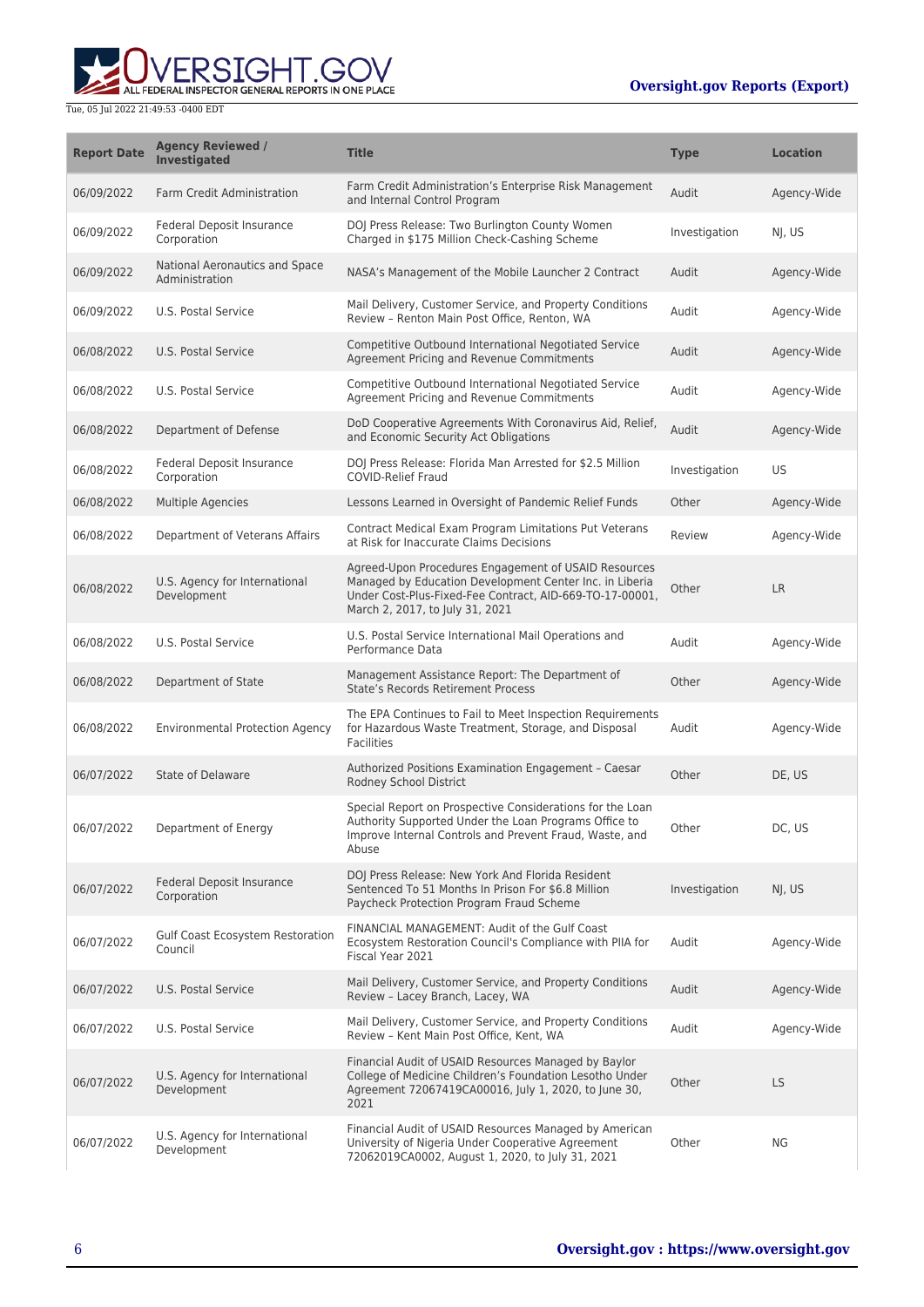

| <b>Report Date</b> | <b>Agency Reviewed /</b><br><b>Investigated</b>                                                 | <b>Title</b>                                                                                                                                                                                                           | <b>Type</b>                | <b>Location</b>                                                                                |
|--------------------|-------------------------------------------------------------------------------------------------|------------------------------------------------------------------------------------------------------------------------------------------------------------------------------------------------------------------------|----------------------------|------------------------------------------------------------------------------------------------|
| 06/07/2022         | U.S. Agency for International<br>Development                                                    | Financial Audit of USAID Resources Managed by<br>Organization for Public Health Interventions and<br>Development in Zimbabwe Under Cooperative Agreement<br>72061320CA00005, October 1, 2020, to September 30,<br>2021 | Other                      | ZW                                                                                             |
| 06/07/2022         | U.S. Agency for Global Media<br>(f/k/a Broadcasting Board of<br>Governors)                      | Audit of U.S. Agency for Global Media FY 2021 Compliance<br>With Payment Integrity Requirements                                                                                                                        | Audit                      | Agency-Wide                                                                                    |
| 06/06/2022         | Department of Energy                                                                            | The Department of Energy's Unclassified Cybersecurity<br>Program - 2021                                                                                                                                                | Inspection /<br>Evaluation | Agency-Wide                                                                                    |
| 06/06/2022         | Millennium Challenge Corporation                                                                | MCC Complied in Fiscal Year 2021 With the Payment<br>Integrity Information Act of 2019                                                                                                                                 | Audit                      | US                                                                                             |
| 06/06/2022         | Department of Veterans Affairs                                                                  | Suicide Prevention Coordinators Need Improved Training,<br>Guidance, and Oversight                                                                                                                                     | Review                     | Agency-Wide                                                                                    |
| 06/06/2022         | Federal Deposit Insurance<br>Corporation                                                        | DOJ Press Release: Foreign National Involved in Religious<br>Institution Check Theft Conspiracy Sentenced to Over<br>Three Years in Federal Prison                                                                     | Investigation              | MD, US                                                                                         |
| 06/06/2022         | Denali Commission                                                                               | Semiannual Report to The Congress, October 1, 2021 -<br>March 31, 2022                                                                                                                                                 | Semiannual<br>Report       | Agency-Wide                                                                                    |
| 06/06/2022         | <b>Nuclear Regulatory Commission</b>                                                            | Audit of the NRC's Fiscal Year (FY) 2021 Compliance with<br><b>Improper Payment Laws</b>                                                                                                                               | Audit                      | MD, US                                                                                         |
| 06/03/2022         | U.S. Postal Service                                                                             | Negotiated Service Agreement and Customer Compliance<br>Capping Report                                                                                                                                                 | Audit                      | Agency-Wide                                                                                    |
| 06/02/2022         | U.S. Postal Service                                                                             | Property Condition Review Capping Report                                                                                                                                                                               | Audit                      | Agency-Wide                                                                                    |
| 06/02/2022         | Department of the Treasury                                                                      | Independent Review of 4003(b) Loan Recipient's Validation<br>Memo - SkyWest Airlines, Inc.                                                                                                                             | Review                     | Agency-Wide                                                                                    |
| 06/02/2022         | Department of Veterans Affairs                                                                  | Comprehensive Healthcare Inspection of the Hershel<br>"Woody" Williams VA Medical Center in Huntington, West<br>Virginia                                                                                               | Inspection /<br>Evaluation | $\bullet$ WV, US<br>$\bullet$ KY, US<br>$\bullet$ WV, US<br>$\cdot$ OH, US<br>$\bullet$ WV, US |
| 06/02/2022         | Department of Veterans Affairs                                                                  | Comprehensive Healthcare Inspection of the Beckley VA<br>Medical Center in West Virginia                                                                                                                               | Inspection /<br>Evaluation | $\bullet$ WV, US<br>$\bullet$ WV, US<br>$\bullet$ WV, US                                       |
| 06/01/2022         | Department of Veterans Affairs                                                                  | Veterans Data Integration and Federation Enterprise<br>Platform Lacks Sufficient Security Controls                                                                                                                     | Audit                      | Agency-Wide                                                                                    |
| 06/01/2022         | State of Delaware                                                                               | Authorized Positions Examination Engagement -<br>Appoquinimink School District                                                                                                                                         | Other                      | DE, US                                                                                         |
| 06/01/2022         | U.S. Agency for International<br>Development                                                    | Financial Audit of Danish Refugee Council Under Multiple<br>Awards, for the Fiscal Year Ended December 31, 2019,                                                                                                       | Other                      | US                                                                                             |
| 06/01/2022         | Department of Veterans Affairs                                                                  | Deficits with Metrics Following Implementation of the New<br>Electronic Health Record at the Mann-Grandstaff VA<br>Medical Center in Spokane, Washington                                                               | Inspection /<br>Evaluation | WA, US                                                                                         |
| 06/01/2022         | Department of Education                                                                         | The Office of Postsecondary Education's Oversight of<br>Higher Education Emergency Relief Fund Grants                                                                                                                  | Audit                      | Agency-Wide                                                                                    |
| 06/01/2022         | National Science Foundation                                                                     | Performance Audit of Incurred Costs - University of Maine                                                                                                                                                              | Audit                      | ME, US                                                                                         |
| 06/01/2022         | Federal Deposit Insurance<br>Corporation                                                        | DOJ Press Release: Tulsa Man Sentenced for Defrauding<br>Investor and Banks of Millions                                                                                                                                | Investigation              | OK, US                                                                                         |
| 06/01/2022         | Department of Veterans Affairs                                                                  | Inspection of Information Technology Security at the<br>Consolidated Mail Outpatient Pharmacy in Dallas, Texas                                                                                                         | Inspection /<br>Evaluation | TX, US                                                                                         |
| 06/01/2022         | Department of State, U.S. Agency<br>for Global Media (f/k/a<br>Broadcasting Board of Governors) | Semiannual Report to The Congress, October 1, 2021 -<br>March 31, 2022                                                                                                                                                 | Semiannual<br>Report       | Agency-Wide                                                                                    |
| 06/01/2022         | <b>Tennessee Valley Authority</b>                                                               | Non-Power Dam Control System Cybersecurity                                                                                                                                                                             | Audit                      | Agency-Wide                                                                                    |
| 06/01/2022         | Department of Veterans Affairs                                                                  | Inspection of Information Technology Security at the<br>Consolidated Mail Outpatient Pharmacy in Tucson, Arizona                                                                                                       | Inspection /<br>Evaluation | Agency-Wide                                                                                    |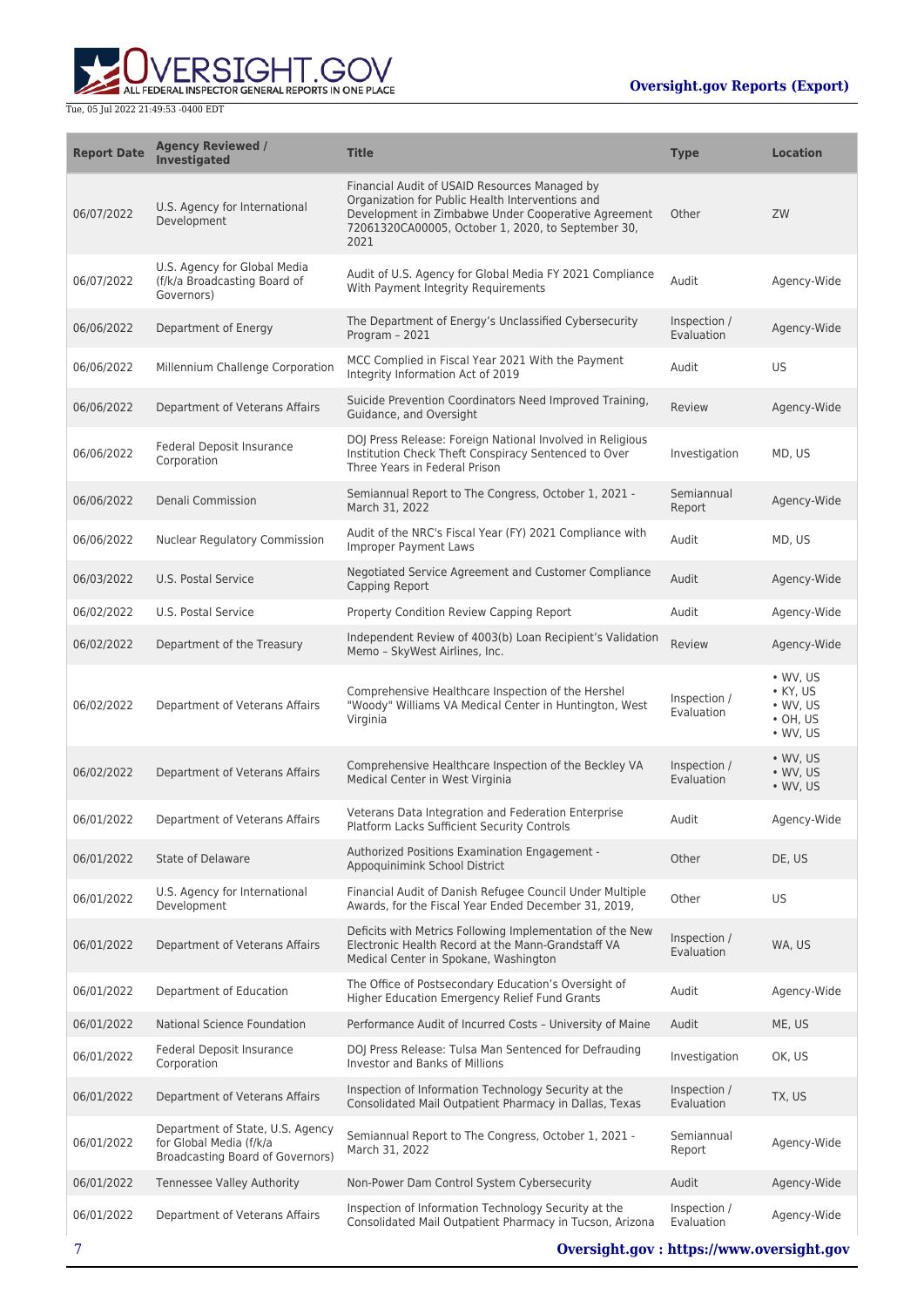

| <b>Report Date</b> | <b>Agency Reviewed /</b><br><b>Investigated</b>                                                  | <b>Title</b>                                                                                                                                                          | <b>Type</b>                | <b>Location</b> |
|--------------------|--------------------------------------------------------------------------------------------------|-----------------------------------------------------------------------------------------------------------------------------------------------------------------------|----------------------------|-----------------|
| 06/01/2022         | Office of the Director of National<br>Intelligence                                               | The Office of the Inspector General of the Intelligence<br>Community Releases Its Semiannual Report to Congress                                                       | Semiannual<br>Report       | Agency-Wide     |
| 06/01/2022         | <b>Election Assistance Commission</b>                                                            | Semiannual Report to Congress - Spring 2022                                                                                                                           | Semiannual<br>Report       | Agency-Wide     |
| 06/01/2022         | Department of the Treasury                                                                       | Semiannual Report to Congress, Department of the<br>Treasury, Office of Inspector General (October 1, 2021 -<br>March 31, 2022)                                       | Semiannual<br>Report       | Agency-Wide     |
| 05/31/2022         | Committee for Purchase From<br>People Who Are Blind or Severely<br>Disabled (AbilityOne Program) | Semiannual Report to Congress for October 1, 2021 -<br>March 31, 2022. Office of Inspector General, U.S.<br>AbilityOne Commission                                     | Semiannual<br>Report       | Agency-Wide     |
| 05/31/2022         | Federal Deposit Insurance<br>Corporation                                                         | DOJ Press Release: Vacaville Man Sentenced to 8 Years in<br>Prison for Billion Dollar DC Solar Ponzi Scheme                                                           | Investigation              | CA, US          |
| 05/31/2022         | Department of Education                                                                          | OIG 84th Semiannual Report to Congress                                                                                                                                | Semiannual<br>Report       | Agency-Wide     |
| 05/31/2022         | Federal Housing Finance Agency                                                                   | FHFA Ensured that Fannie Mae Submitted Required<br>Property Valuation Data to the Agency's Mortgage Loan<br>Integrated System                                         | Review                     | <b>US</b>       |
| 05/31/2022         | Department of Housing and<br>Urban Development                                                   | SAR 87 - HUD OIG Semiannual Report to Congress for the<br>period October 1, 2021, through March 31, 2022                                                              | Semiannual<br>Report       | Agency-Wide     |
| 05/31/2022         | National Aeronautics and Space<br>Administration                                                 | Semiannual Report: October 1, 2021 through March 31,<br>2022                                                                                                          | Semiannual<br>Report       | Agency-Wide     |
| 05/31/2022         | <b>Federal Election Commission</b>                                                               | Federal Election Commission Semiannual Report to<br>Congress                                                                                                          | Semiannual<br>Report       | Agency-Wide     |
| 05/31/2022         | Federal Deposit Insurance<br>Corporation                                                         | Semiannual Report to the Congress, October 1, 2021-<br>March 31, 2022                                                                                                 | Semiannual<br>Report       | Agency-Wide     |
| 05/31/2022         | General Services Administration                                                                  | Semiannual Report to the Congress - Spring 2022                                                                                                                       | Semiannual<br>Report       | Agency-Wide     |
| 05/31/2022         | <b>Multiple Agencies</b>                                                                         | Pandemic Response Accountability Committee's<br>Semiannual Report to Congress                                                                                         | Semiannual<br>Report       | Agency-Wide     |
| 05/31/2022         | Department of Veterans Affairs                                                                   | Failure to Provide Emergency Care to a Patient and<br>Leaders' Inadequate Response to that Failure at the<br>Malcom Randall VA Medical Center in Gainesville, Florida | Inspection /<br>Evaluation | FL, US          |
| 05/31/2022         | Nuclear Regulatory Commission                                                                    | Semiannual Report to Congress                                                                                                                                         | Other                      | Agency-Wide     |
| 05/31/2022         | Department of Veterans Affairs                                                                   | Comprehensive Healthcare Inspection of Veterans<br>Integrated Service Network 2: New York/New Jersey VA<br>Health Care Network in Bronx, New York                     | Review                     | NY, US          |
| 05/27/2022         | U.S. Agency for International<br>Development                                                     | Financial Audit of KNCV Tuberculosis Foundation Under<br>Multiple, USAID Awards for the Fiscal Year Ended<br>September 30, 2017                                       | Other                      | <b>US</b>       |
| 05/27/2022         | <b>General Services Administration</b>                                                           | GSA Complied with the Payment Integrity Information Act<br>in Fiscal Year 2021                                                                                        | Audit                      | Agency-Wide     |
| 05/27/2022         | Federal Deposit Insurance<br>Corporation                                                         | DOJ Press Release: Richmond Man Pleads Guilty to \$1<br>Million Paycheck Protection Program Fraud Scheme                                                              | Investigation              | VA, US          |
| 05/27/2022         | U.S. Postal Service                                                                              | U.S. Postal Service Knowledge Continuity                                                                                                                              | Audit                      | Agency-Wide     |
| 05/27/2022         | Department of Energy                                                                             | Semiannual Report to Congress for Period Ending March<br>31, 2022                                                                                                     | Semiannual<br>Report       | Agency-Wide     |
| 05/27/2022         | <b>Export-Import Bank</b>                                                                        | Semiannual Report to Congress: October 1, 2021 to March<br>31, 2022                                                                                                   | Semiannual<br>Report       | Agency-Wide     |
| 05/27/2022         | <b>Environmental Protection Agency</b>                                                           | Semiannual Report to Congress: October 1, 2021-March<br>31, 2022                                                                                                      | Audit                      | Agency-Wide     |
| 05/27/2022         | Securities and Exchange<br>Commission                                                            | Semiannual Report to Congress: October 1, 2021 through<br>March 31, 2022                                                                                              | Semiannual<br>Report       | Agency-Wide     |
| 05/27/2022         | Department of Justice                                                                            | Semiannual Report to Congress October 1, 2021 - March<br>31, 2022                                                                                                     | Semiannual<br>Report       | Agency-Wide     |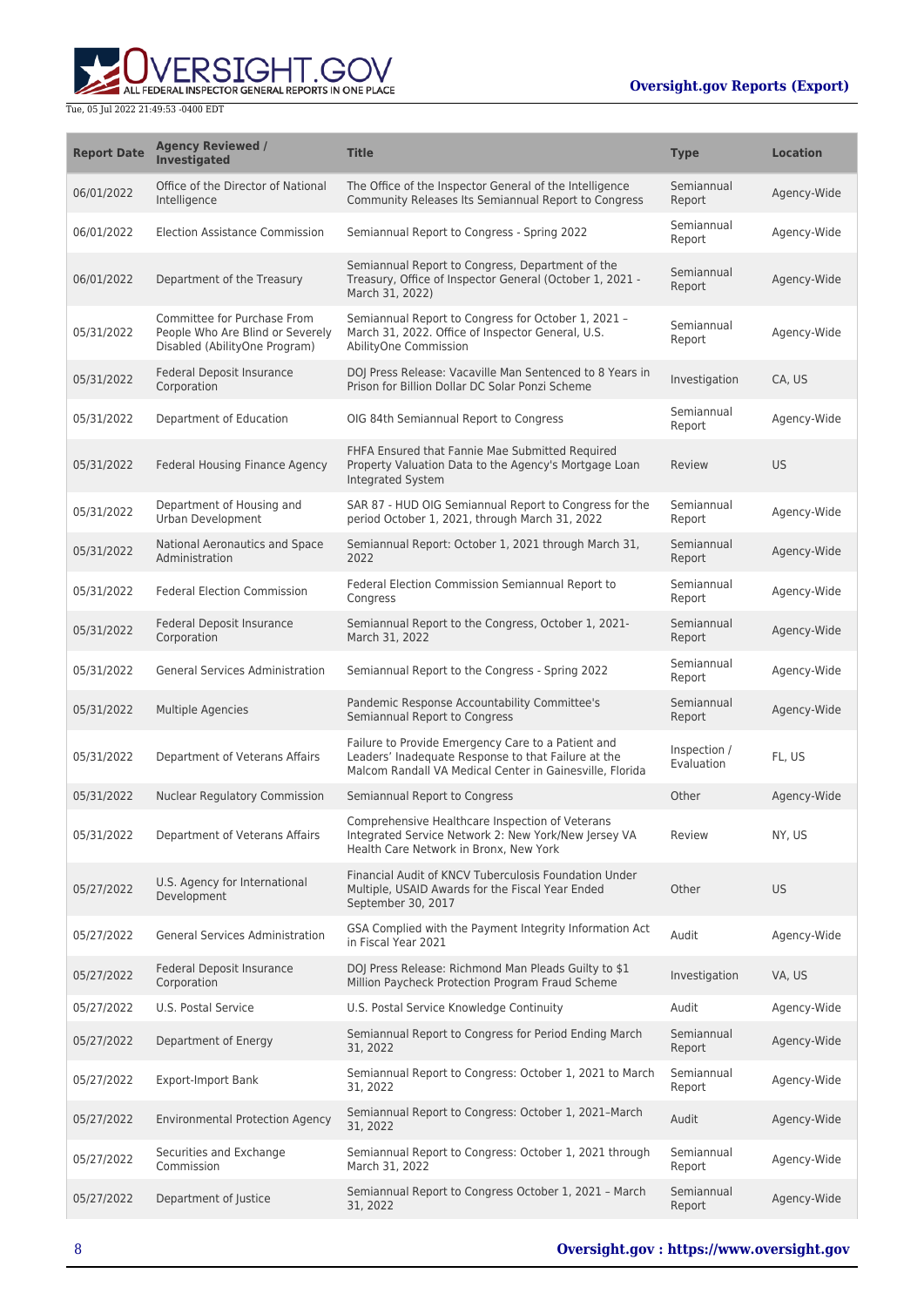

| <b>Report Date</b> | <b>Agency Reviewed /</b><br>Investigated            | <b>Title</b>                                                                                                                                                                                  | <b>Type</b>                | <b>Location</b>                                                      |
|--------------------|-----------------------------------------------------|-----------------------------------------------------------------------------------------------------------------------------------------------------------------------------------------------|----------------------------|----------------------------------------------------------------------|
| 05/27/2022         | <b>Consumer Product Safety</b><br>Commission        | Semiannual Report to Congress October 1, 2021 to March<br>31, 2022                                                                                                                            | Semiannual<br>Report       | Agency-Wide                                                          |
| 05/26/2022         | U.S. Agency for International<br>Development        | Financial Audit of Closing the Gaps in the TB Care Cascade<br>Program Managed by World Health Partners in India,<br>Cooperative Agreement 72038620CA00012, July 31, 2020<br>to March 31, 2021 | Other                      | IN                                                                   |
| 05/26/2022         | U.S. Agency for International<br>Development        | Examination Report of Incurred Costs Claimed on Flexibly<br>Priced Contracts by International Business & Technical<br>Consultants, Inc. for the Fiscal Year Ended December 31,<br>2018        | Other                      | <b>US</b>                                                            |
| 05/26/2022         | U.S. African Development<br>Foundation              | OIG Risk Assessment of the U.S. African Development<br>Foundation Charge Card Program for Fiscal Years 2021 and Audit<br>2020                                                                 |                            | <b>US</b>                                                            |
| 05/26/2022         | <b>Federal Election Commission</b>                  | Management Letter for OIG Special Review of the Federal<br>Election Commission (FEC) Contracting Officers<br>Representative (COR) Program                                                     | Review                     | Agency-Wide                                                          |
| 05/26/2022         | Department of Veterans Affairs                      | Comprehensive Healthcare Inspection of the VA NY Harbor<br>Healthcare System in New York                                                                                                      | Inspection /<br>Evaluation | $\bullet$ NY, US<br>• NY, US<br>$\bullet$ NY, US<br>$\bullet$ NY, US |
| 05/26/2022         | Social Security Administration                      | Incorrect Old-Age, Survivors and Disability Insurance<br>Benefit Payment Computations that Resulted in<br>Overpayments                                                                        | Audit                      | Agency-Wide                                                          |
| 05/26/2022         | Federal Deposit Insurance<br>Corporation            | DOJ Press Release: California Couple Charged with<br>Defrauding Paycheck Protection Program                                                                                                   | Investigation              | CA, US                                                               |
| 05/26/2022         | Federal Deposit Insurance<br>Corporation            | DOJ Press Release: Bank CEO Convicted For Taking Bribes<br>In Connection With Loans Guaranteed By The Small<br><b>Business Administration</b>                                                 | Investigation              | NY, US                                                               |
| 05/26/2022         | <b>National Credit Union</b><br>Administration      | Letter to Congress: Office of Inspector General 2022<br>Review of the NCUA's 2021 Compliance Under the<br>Improper Payments Elimination and Recovery Act (IPERA)<br>May 26, 2022              | Other                      | Agency-Wide                                                          |
| 05/26/2022         | U.S. Postal Service                                 | Mail Delivery, Customer Service, and Property Conditions<br>Review - Linwood Station, Indianapolis, IN                                                                                        | Audit                      | Agency-Wide                                                          |
| 05/26/2022         | U.S. Postal Service                                 | Mail Delivery, Customer Service, and Property Conditions<br>Review - Plainfield Main Post Office, Plainfield, IN                                                                              | Audit                      | Agency-Wide                                                          |
| 05/26/2022         | U.S. Postal Service                                 | Mail Delivery, Customer Service, and Property Conditions<br>Review - Carmel Main Post Office, Carmel, IN                                                                                      | Audit                      | Agency-Wide                                                          |
| 05/26/2022         | Department of Defense                               | Semiannual Report to the Congress - October 1, 2021,<br>through March 31, 2022                                                                                                                | Semiannual<br>Report       | Agency-Wide                                                          |
| 05/26/2022         | Pension Benefit Guaranty<br>Corporation             | Semiannual Report to Congress For the Period October 1,<br>2021 to March 31, 2022                                                                                                             | Semiannual<br>Report       | Agency-Wide                                                          |
| 05/26/2022         | Department of Labor                                 | Semiannual Report to Congress: October 1, 2021 - March<br>31, 2022                                                                                                                            | Semiannual<br>Report       | Agency-Wide                                                          |
| 05/26/2022         | AmeriCorps                                          | Semiannual Report to Congress: October 1, 2021 - March<br>31, 2022                                                                                                                            | Semiannual<br>Report       | Agency-Wide                                                          |
| 05/26/2022         | Amtrak (National Railroad<br>Passenger Corporation) | Employee Resigns Prior to Administrative Hearing                                                                                                                                              | Investigation              | FL, US                                                               |
| 05/26/2022         | Department of the Interior                          | April 2022 Semiannual Report to Congress                                                                                                                                                      | Semiannual<br>Report       | Agency-Wide                                                          |
| 05/26/2022         | U.S. Postal Service                                 | Spring 2022 Semiannual Report to Congress                                                                                                                                                     | Semiannual<br>Report       | Agency-Wide                                                          |
| 05/26/2022         | <b>Small Business Administration</b>                | SBA OIG Spring 2022 Semiannual Report to Congress                                                                                                                                             | Semiannual<br>Report       | Agency-Wide                                                          |
| 05/26/2022         | Social Security Administration                      | 2022 Spring Semiannual Report to Congress                                                                                                                                                     | Semiannual<br>Report       | Agency-Wide                                                          |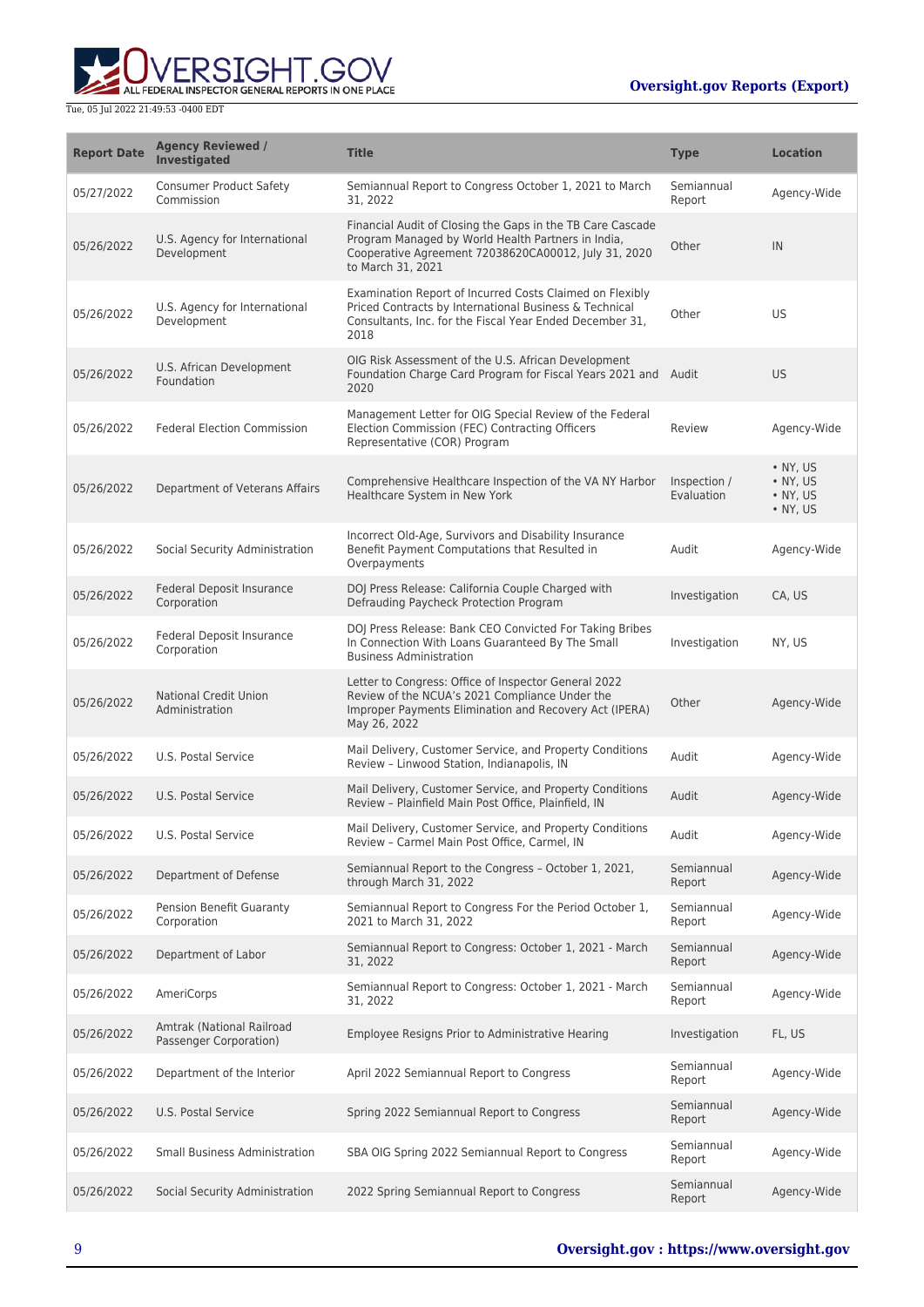

| <b>Report Date</b> | <b>Agency Reviewed /</b><br><b>Investigated</b>     | <b>Title</b>                                                                                                                                                                     | <b>Type</b>                | <b>Location</b>                                                                                                                                                          |
|--------------------|-----------------------------------------------------|----------------------------------------------------------------------------------------------------------------------------------------------------------------------------------|----------------------------|--------------------------------------------------------------------------------------------------------------------------------------------------------------------------|
| 05/26/2022         | <b>National Security Agency</b>                     | Audit of the Implementation of the Coronavirus Aid, Relief,<br>and Economic Security (CARES) Act, Section 3610                                                                   | Audit                      | Agency-Wide                                                                                                                                                              |
| 05/26/2022         | Department of Agriculture                           | Office of Inspector General Semiannual Report to Congress<br>FY 2022 - First Half                                                                                                | Semiannual<br>Report       | Agency-Wide                                                                                                                                                              |
| 05/26/2022         | <b>Small Business Administration</b>                | SBA's Handling of Potentially Fraudulent Paycheck<br>Protection Program Loans                                                                                                    | Inspection /<br>Evaluation | Agency-Wide                                                                                                                                                              |
| 05/26/2022         | Department of Justice                               | Management Advisory Memorandum: Notification of<br>Concerns with the Absence of a Policy Regarding FBI<br>Employees Emailing Child Sexual Abuse Material and Other<br>Contraband | Other                      | Agency-Wide                                                                                                                                                              |
| 05/26/2022         | Peace Corps                                         | Semiannual Report to Congress for the First Half of FY<br>2022                                                                                                                   | Other                      | Agency-Wide                                                                                                                                                              |
| 05/26/2022         | Amtrak (National Railroad<br>Passenger Corporation) | SEMIANNUAL REPORT TO CONGRESS #65 (OCTOBER 1,<br>2021 TO MARCH 31, 2022)                                                                                                         | Semiannual<br>Report       | Agency-Wide                                                                                                                                                              |
| 05/26/2022         | Federal Labor Relations Authority                   | Privacy and Data Protection Policies, Procedure and<br>Practices for 2022                                                                                                        | Other                      | Agency-Wide                                                                                                                                                              |
| 05/25/2022         | U.S. Agency for International<br>Development        | Strategic Workforce Planning: Challenges Impair USAID's<br>Ability to Establish a Comprehensive Human Capital<br>Approach                                                        | Audit                      | Agency-Wide                                                                                                                                                              |
| 05/25/2022         | U.S. Agency for International<br>Development        | Financial Audit of USAID Resources Managed by Right to<br>Care NPC in Multiple Countries Under Multiple Awards,<br>October 1, 2020, to September 30, 2021                        | Other                      | ZA                                                                                                                                                                       |
| 05/25/2022         | Department of Veterans Affairs                      | Comprehensive Healthcare Inspection of the Samuel S.<br>Stratton VA Medical Center in Albany, New York                                                                           | Review                     | • NY, US<br>• NY, US<br>$\bullet$ NY, US<br>• NY, US<br>• NY, US<br>• NY, US<br>$\bullet$ NY, US<br>$\bullet$ NY, US<br>$\bullet$ NY, US<br>$\bullet$ NY, US<br>• NY, US |
| 05/25/2022         | Department of State                                 | Review of the Recruitment and Selection Process for Public<br>Members of Foreign Service Selection Boards                                                                        | Other                      | Agency-Wide                                                                                                                                                              |
| 05/25/2022         | Department of State                                 | Inspection of Embassy Athens and Constituent Post,<br>Greece                                                                                                                     | Inspection /<br>Evaluation | <b>GR</b>                                                                                                                                                                |
| 05/25/2022         | Department of State                                 | Inspection of the Bureau of Diplomatic Security's<br><b>Diplomatic Courier Service</b>                                                                                           | Inspection /<br>Evaluation | Agency-Wide                                                                                                                                                              |
| 05/25/2022         | Department of State                                 | Inspection of Embassy Budapest, Hungary                                                                                                                                          | Inspection /<br>Evaluation | HU                                                                                                                                                                       |
| 05/25/2022         | Department of Veterans Affairs                      | Semiannual Report to Congress, Issue 87, October 1,<br>2021-March 31, 2022                                                                                                       | Semiannual<br>Report       | Agency-Wide                                                                                                                                                              |
| 05/25/2022         | <b>Corporation for Public</b><br>Broadcasting       | Evaluation of WSLU-FM/North Country Public Radio<br>Expenditures, Report No. ECR2206-2208                                                                                        | Inspection /<br>Evaluation | NY, US                                                                                                                                                                   |
| 05/25/2022         | National Science Foundation                         | Semiannual Report to Congress, October 1, 2021 - March<br>31, 2022                                                                                                               | Semiannual<br>Report       | Agency-Wide                                                                                                                                                              |
| 05/25/2022         | National Science Foundation                         | Audit of NSF's Purchase Card Program                                                                                                                                             | Audit                      | VA, US                                                                                                                                                                   |
| 05/25/2022         | Tennessee Valley Authority                          | Organizational Effectiveness - Browns Ferry Nuclear Plant<br><b>Radiation Protection</b>                                                                                         | Inspection /<br>Evaluation | Agency-Wide                                                                                                                                                              |
| 05/25/2022         | Federal Labor Relations Authority                   | Follow-up Management Advisory Review on FLRA's<br>Appointment of Contracting Officer's Representatives                                                                           | Other                      | Agency-Wide                                                                                                                                                              |
| 05/25/2022         | International Trade Commission                      | Inspector General Semiannual Report                                                                                                                                              | Semiannual<br>Report       | Agency-Wide                                                                                                                                                              |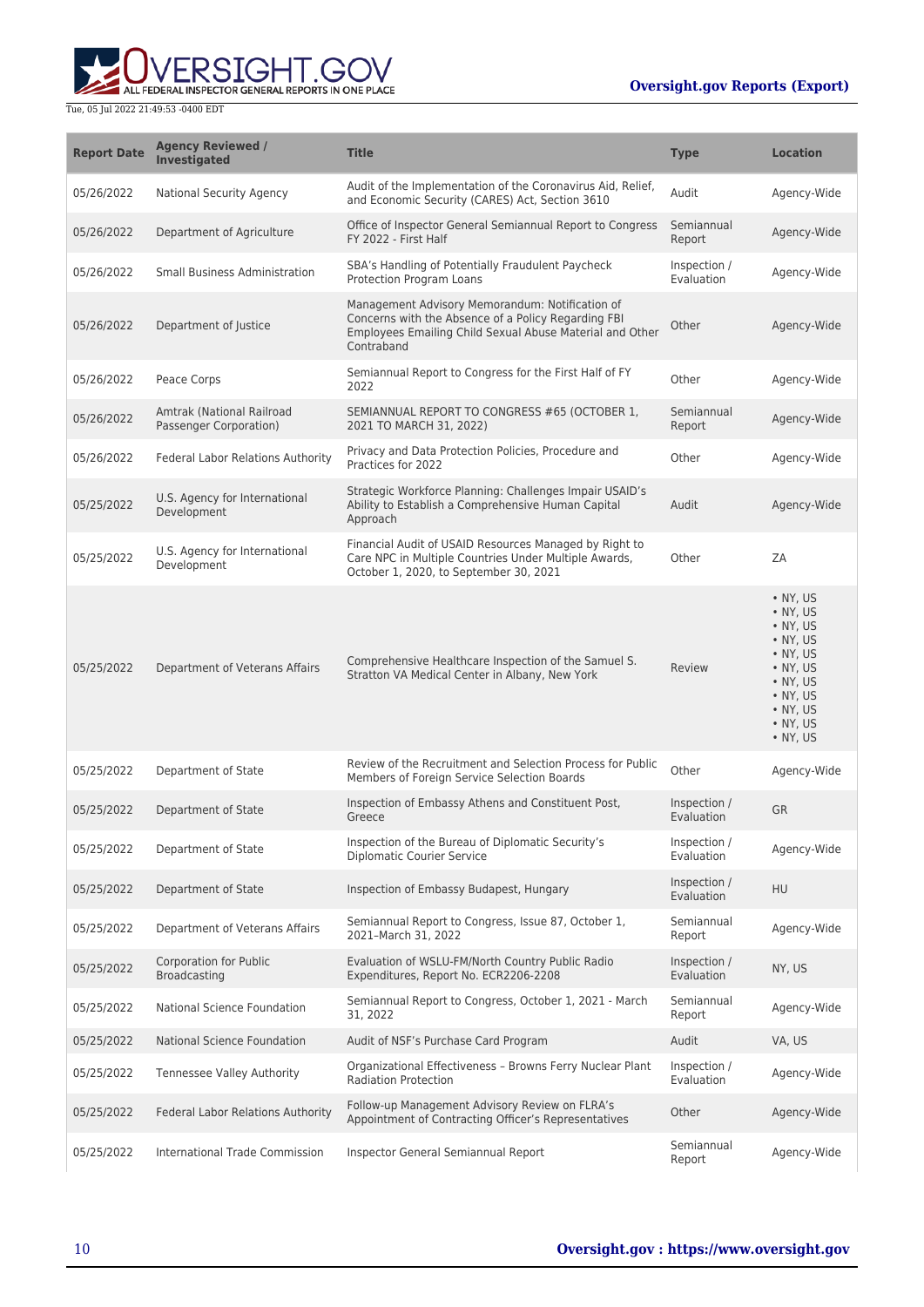

| <b>Report Date</b> | <b>Agency Reviewed /</b><br><b>Investigated</b> | <b>Title</b>                                                                                                                                                                                                                               | <b>Type</b>                | <b>Location</b>                                                                                                                                             |
|--------------------|-------------------------------------------------|--------------------------------------------------------------------------------------------------------------------------------------------------------------------------------------------------------------------------------------------|----------------------------|-------------------------------------------------------------------------------------------------------------------------------------------------------------|
| 05/24/2022         | Department of State                             | Audit of Department of State Actions To Prevent Unlawful<br>Trafficking in Persons Practices When Executing Security,<br>Construction, and Facility and Household Services<br><b>Contracts at Overseas Posts</b>                           | Audit                      | • Agency-Wide<br>$\cdot$ DE<br>$\cdot$ CF<br>$\cdot$ 10<br>$\cdot$ EG<br>$\cdot$ PE<br>$\cdot$ PK<br>$\bullet$ MX<br>$\cdot$  P<br>$\cdot$  O<br>$\cdot$ SD |
| 05/24/2022         | Corporation for Public<br>Broadcasting          | Semiannual Report, Office of the Inspector General<br>Operations and Audit Resolution Activities, October 1,<br>2021 - March 31, 2022                                                                                                      | Semiannual<br>Report       | Agency-Wide                                                                                                                                                 |
| 05/24/2022         | Department of the Treasury                      | Alert Memorandum: Delays in the Quarterly Monitoring of<br>Borrowers' Compliance with Loan Requirements                                                                                                                                    | Audit                      | Agency-Wide                                                                                                                                                 |
| 05/24/2022         | Department of Veterans Affairs                  | VHA Continues to Face Challenges with Billing Private<br>Insurers for Community Care                                                                                                                                                       | Audit                      | Agency-Wide                                                                                                                                                 |
| 05/23/2022         | Internal Revenue Service                        | Final Report - The IRS Leveraged Its Telework Program to<br>Continue Operations During the COVID-19 Pandemic                                                                                                                               | Inspection /<br>Evaluation | Agency-Wide                                                                                                                                                 |
| 05/23/2022         | Architect of the Capitol                        | Architect of the Capitol (AOC) Employees Violated the AOC<br>Standards of Conduct and Ethics Policies by Wagering on<br>the Outcome of the 2020 Presidential Election and<br>Engaging in Political Conversation While on Duty              | Investigation              | Agency-Wide                                                                                                                                                 |
| 05/23/2022         | U.S. Agency for International<br>Development    | Financial Audit of the Rule of Law and Culture of Integrity<br>Program in Paraguay Managed by Instituto Desarrollo,<br>Cooperative Agreement 72052619CA00002, for the Fiscal<br>Year Ended December 31, 2021                               | Other                      | PY                                                                                                                                                          |
| 05/23/2022         | U.S. Agency for International<br>Development    | Financial Audit of USAID Resources Managed by Uganda<br>Protestant Medical Bureau Under Multiple Awards, July 1,<br>2020, to June 30, 2021                                                                                                 | Other                      | UG                                                                                                                                                          |
| 05/23/2022         | Department of Homeland<br>Security              | ICE Did Not Follow Policies, Guidance, or<br>Recommendations to Ensure Migrants Were Tested for<br>COVID-19 before Transport on Domestic Commercial<br>Flights                                                                             | Audit                      | Agency-Wide                                                                                                                                                 |
| 05/23/2022         | Department of Justice                           | Recommendations Issued by the Office of the Inspector<br>General That Were Not Closed as of March 31, 2022                                                                                                                                 | Other                      | Agency-Wide                                                                                                                                                 |
| 05/20/2022         | Office of Personnel Management                  | Audit of Cambia Health Solutions, Inc. Portland, Oregon                                                                                                                                                                                    | Audit                      | Agency-Wide                                                                                                                                                 |
| 05/20/2022         | U.S. Postal Service                             | U.S. Postal Service Recognition and Awards Program                                                                                                                                                                                         | Audit                      | Agency-Wide                                                                                                                                                 |
| 05/20/2022         | Department of the Interior                      | U.S. Fish and Wildlife Service Grants Awarded to the U.S.<br>Virgin Islands Department of Planning and Natural<br>Resources, From October 1, 2017, Through September 30,<br>2019, Under the Wildlife and Sport Fish Restoration<br>Program | Audit                      | Agency-Wide                                                                                                                                                 |
| 05/20/2022         | National Geospatial-Intelligence<br>Agency      | NGA OIG Spring Semiannual Report to Congress, 1 October<br>2021 - 31 March 2022                                                                                                                                                            | Semiannual<br>Report       | Agency-Wide                                                                                                                                                 |
| 05/20/2022         | Government Publishing Office                    | GPO Organization Transformation Evaluation                                                                                                                                                                                                 | Inspection /<br>Evaluation | Agency-Wide                                                                                                                                                 |
| 05/19/2022         | Internal Revenue Service                        | Processing of Recovery Rebate Credit Claims During the<br>2021 Filing Season                                                                                                                                                               | Audit                      | Agency-Wide                                                                                                                                                 |
| 05/19/2022         | Department of the Interior                      | Stronger Controls Needed Over the Udall Foundation's<br>Invoicing Processes and Contract Oversight for the John S.<br>McCain III National Center for Environmental Conflict<br>Resolution                                                  | Audit                      | Agency-Wide                                                                                                                                                 |
| 05/19/2022         | U.S. Postal Service                             | Efficiency of Operations at the Seattle, WA, Processing and<br><b>Distribution Center</b>                                                                                                                                                  | Audit                      | Agency-Wide                                                                                                                                                 |
| 05/19/2022         | U.S. Postal Service                             | U.S. Postal Service's Implementation of Enterprise Risk<br>Management                                                                                                                                                                      | Audit                      | Agency-Wide                                                                                                                                                 |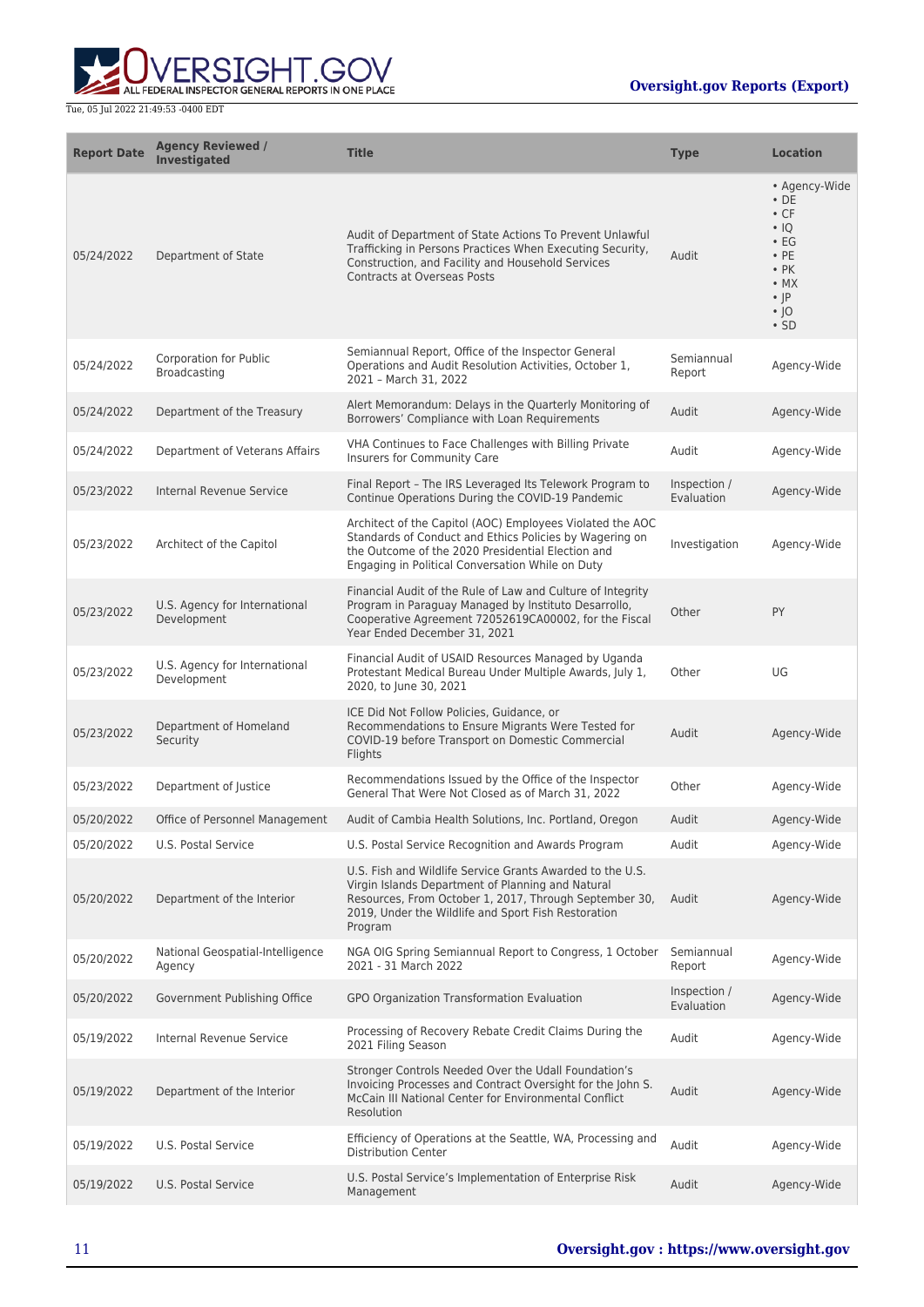

| <b>Report Date</b> | <b>Agency Reviewed /</b><br><b>Investigated</b> | <b>Title</b>                                                                                                                                                                                      | <b>Type</b>                | <b>Location</b>                                        |
|--------------------|-------------------------------------------------|---------------------------------------------------------------------------------------------------------------------------------------------------------------------------------------------------|----------------------------|--------------------------------------------------------|
| 05/19/2022         | U.S. Agency for International<br>Development    | Financial Audit of USAID Resources Managed by Addis<br>Continental Institute of Public Health in Ethiopia Under<br>Cooperative Agreement No. AID-663-A-14-00004, July 8,<br>2020, to July 7, 2021 | Other                      | ЕT                                                     |
| 05/19/2022         | U.S. Agency for International<br>Development    | Financial Audit of USAID Resources Managed by Joint<br>Clinical Research Centre in Uganda Under Multiple Awards,<br>October 1, 2020, to September 30, 2021                                        | Other                      | UG                                                     |
| 05/19/2022         | U.S. Agency for International<br>Development    | Examination Report of Incurred Costs Claimed on Flexibly<br>Priced Contracts by The Manoff Group, Inc. for the Fiscal<br>Year Ended December 31, 2018                                             | Other                      | US.                                                    |
| 05/19/2022         | Tennessee Valley Authority                      | Office of the Inspector General Semiannual Report - Spring<br>2022                                                                                                                                | Semiannual<br>Report       | Agency-Wide                                            |
| 05/19/2022         | Department of the Treasury                      | Independent Review of 4003(b) Loan Recipient's Validation<br>Memo - Hawaiian Airlines, Inc.                                                                                                       | Review                     | Agency-Wide                                            |
| 05/19/2022         | Department of the Interior                      | Former Secretary's Alleged Lobbying Disclosure Act<br>Violation Before Joining the U.S. Department of the Interior<br>as Deputy Secretary                                                         | Investigation              | Agency-Wide                                            |
| 05/19/2022         | Department of Veterans Affairs                  | Care in the Community Healthcare Inspection of VA<br>Midwest Health Care Network (VISN 23)                                                                                                        | Inspection /<br>Evaluation | Agency-Wide                                            |
| 05/19/2022         | State of Delaware                               | National COVID-19 Data Quality Audit Template Compare<br>and Contrast                                                                                                                             | Other                      | DE, US                                                 |
| 05/18/2022         | Internal Revenue Service                        | The Child Tax Credit Update Portal Was Successfully<br>Deployed, but Security and Process Improvements Are<br>Needed                                                                              | Audit                      | Agency-Wide                                            |
| 05/18/2022         | Department of Transportation                    | Summary Report on Significant Single Audit Findings<br>Impacting DOT Programs for the 3-Month Period Ending<br>March 31, 2022                                                                     | Audit                      | Agency-Wide                                            |
| 05/18/2022         | Office of Personnel Management                  | Review of the 2017 Presidential Management Fellows<br>Program Application Process Redesign                                                                                                        | Review                     | Agency-Wide                                            |
| 05/18/2022         | Department of Energy                            | Corrective Actions on the Office of Enterprise Assessments<br><b>Findings and Deficiencies</b>                                                                                                    | Audit                      | $\bullet$ MD, US<br>$\cdot$ SC, US<br>$\bullet$ NM, US |
| 05/18/2022         | Federal Deposit Insurance<br>Corporation        | DOJ Press Release: COVID Relief Fraudsters Sentenced To<br>Prison                                                                                                                                 | Investigation              | FL, US                                                 |
| 05/18/2022         | U.S. Agency for International<br>Development    | Financial Audit of USAID Resources Managed by TradeMark<br>East Africa in Multiple Countries Under Multiple Awards,<br>July 1, 2020, to June 30, 2021                                             | Other                      | <b>KE</b>                                              |
| 05/18/2022         | U.S. Agency for International<br>Development    | Single Audit of ACDI/VOCA and Affiliates for the Fiscal Year<br>Ended December 31, 2017                                                                                                           | Other                      | US.                                                    |
| 05/18/2022         | U.S. Postal Service                             | The Postal Service's Collection Point Management System                                                                                                                                           | Other                      | Agency-Wide                                            |
| 05/18/2022         | Department of Justice                           | Audit of the Office on Violence Against Women Grants<br>Awarded to New York State Unified Court System, New<br>York, New York                                                                     | Audit                      | NY, US                                                 |
| 05/18/2022         | Federal Housing Finance Agency                  | Twenty-Third Semiannual Report to the Congress                                                                                                                                                    | Semiannual<br>Report       | Agency-Wide                                            |
| 05/17/2022         | Architect of the Capitol                        | Semiannual Report to The Congress                                                                                                                                                                 | Semiannual<br>Report       | Agency-Wide                                            |
| 05/17/2022         | <b>National Credit Union</b><br>Administration  | Semiannual Report to the Congress (October 1, 2021 -<br>March 31, 2022)                                                                                                                           | Semiannual<br>Report       | Agency-Wide                                            |
| 05/17/2022         | National Science Foundation                     | Performance Audit of NFS's Compliance with the Payment<br>Integrity Information Act of 2019 for 2021                                                                                              | Audit                      | Agency-Wide                                            |
| 05/17/2022         | Federal Deposit Insurance<br>Corporation        | DOJ Press Release: Hilo Man Pleads Guilty to Defrauding<br>Paycheck Protection and Disaster Loan Programs                                                                                         | Investigation              | HI, US                                                 |
| 05/17/2022         | Federal Deposit Insurance<br>Corporation        | DOJ Press Release: Pennsylvania Man Charged with \$1.7<br>Million Paycheck Protection Program Loan Fraud Scheme                                                                                   | Investigation              | NJ, US                                                 |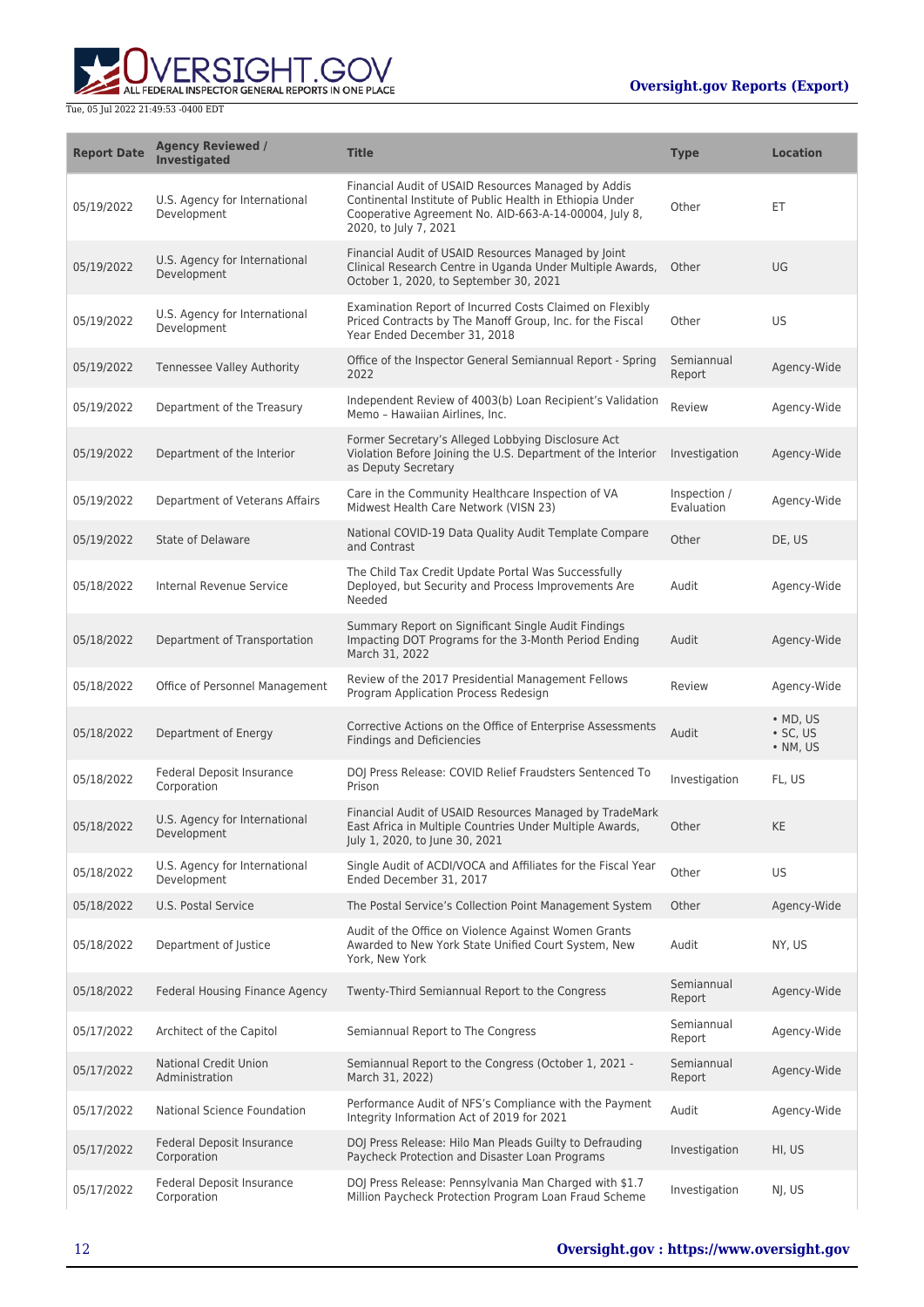

| <b>Report Date</b> | <b>Agency Reviewed /</b><br>Investigated                     | <b>Title</b>                                                                                                                                                                                                       | <b>Type</b>          | <b>Location</b> |
|--------------------|--------------------------------------------------------------|--------------------------------------------------------------------------------------------------------------------------------------------------------------------------------------------------------------------|----------------------|-----------------|
| 05/17/2022         | U.S. Agency for International<br>Development                 | Financial Audit of USAID Resources Managed by Amhara<br>Development Association in Ethiopia Under Multiple<br>Awards, July 8, 2020, to July 7, 2021                                                                | Other                | ET              |
| 05/17/2022         | Department of Defense                                        | Audit of North American Aerospace Defense Command and<br>U.S. Northern Command Use of Coronavirus Aid, Relief,<br>and Economic Security Act Funding                                                                | Audit                | Agency-Wide     |
| 05/17/2022         | Department of Justice                                        | Audit of the Executive Office for United States Attorneys<br>United States Attorneys' Virtual Office Network System<br>Pursuant to the Federal Information Security Modernization<br>Act of 2014. Fiscal Year 2021 | Audit                | Agency-Wide     |
| 05/17/2022         | Department of Justice                                        | Audit of the Office of Justice Programs Awards Made to the<br>Call to Freedom, Inc., Sioux Falls, South Dakota                                                                                                     | Audit                | SD, US          |
| 05/17/2022         | Department of Justice                                        | Audit of the Executive Office for United States Attorneys<br>Information Security Program Pursuant to the Federal<br>Information Security Modernization Act of 2014, Fiscal Year<br>2021                           | Audit                | Agency-Wide     |
| 05/17/2022         | Department of the Treasury                                   | Overseas Contingency Operations - Summary of Work<br>Performed by the Department of the Treasury Related to<br>Terrorist Financing and Anti-Money Laundering for Second<br>Quarter Fiscal Year 2022                | Other                | Agency-Wide     |
| 05/17/2022         | <b>Small Business Administration</b>                         | Independent Auditors' Report on SBA's Fiscal Year 2021<br>Compliance with the Payment Integrity Information Act of<br>2019                                                                                         | Audit                | Agency-Wide     |
| 05/17/2022         | Smithsonian Institution                                      | Semiannual Report to Congress for the period ending<br>March 31, 2022                                                                                                                                              | Semiannual<br>Report | Agency-Wide     |
| 05/17/2022         | <b>Environmental Protection Agency</b>                       | The EPA Needs to Fully Address the OIG's 2018 Flint Water<br>Crisis Report Recommendations by Improving Controls,<br>Training, and Risk Assessments                                                                | Audit                | MI, US          |
| 05/16/2022         | U.S. International Development<br><b>Finance Corporation</b> | DFC OIG Spring FY 2022 Semi Annual Report to Congress                                                                                                                                                              | Semiannual<br>Report | Agency-Wide     |
| 05/16/2022         | U.S. Postal Service                                          | Mail Delivery, Customer Service, and Property Conditions<br>Reviews - Select Units, San Diego, CA Region                                                                                                           | Audit                | CA, US          |
| 05/16/2022         | AmeriCorps                                                   | Performance Audit of AmeriCorps' Compliance with the<br>Payment Integrity Information Act of 2019 (PIIA) for Fiscal<br><b>Year 2021</b>                                                                            | Audit                | Agency-Wide     |
| 05/13/2022         | National Archives and Records<br>Administration              | Audit of NARA's Compliance with the Payment Integrity<br>Information Act of 2021 in FY 2021                                                                                                                        | Audit                | Agency-Wide     |
| 05/13/2022         | National Archives and Records<br>Administration              | Audit of NARA's Compliance with the Payment Integrity<br>Information Act of 2021 in FY 2021                                                                                                                        | Audit                | Agency-Wide     |
| 05/13/2022         | U.S. Agency for International<br>Development                 | Examination Report for University Research Co., LLC for<br>the Certified Final Indirect Cost Rate Proposals and Related<br>Books and Records for Reimbursement for the Fiscal Year<br>Ended September 30, 2018     | Other                | <b>US</b>       |
| 05/13/2022         | Department of Defense                                        | Lead Inspector General for Operation Freedom's Sentinel<br>and Operation Enduring Sentinel I Quarterly Report to the<br>United States Congress I January 1, 2022 - March 31, 2022                                  | Review               | Agency-Wide     |
| 05/13/2022         | <b>U.S. Postal Service</b>                                   | San Francisco International Service Center Closure                                                                                                                                                                 | Audit                | Agency-Wide     |
| 05/13/2022         | Federal Deposit Insurance<br>Corporation                     | DOJ Press Release: Woman Convicted of Laundering Over<br>\$750,000 from Health Care Fraud Scheme                                                                                                                   | Investigation        | FL, US          |
| 05/13/2022         | Social Security Administration                               | The Social Security Administration's Mail Processing During<br>the COVID-19 Pandemic                                                                                                                               | Audit                | Agency-Wide     |
| 05/13/2022         | Department of Homeland<br>Security                           | FEMA's Waiver Authority under the Disaster Recovery<br>Reform Act of 2018                                                                                                                                          | Audit                | Agency-Wide     |
| 05/13/2022         | Department of Homeland<br>Security                           | Lessons Learned from DHS' Employee COVID-19<br><b>Vaccination Initiative</b>                                                                                                                                       | Review               | Agency-Wide     |
| 05/12/2022         | Department of the Interior                                   | Summary: Alleged Criminal Conflict of Interest by Tribal<br>Official                                                                                                                                               | Investigation        | Agency-Wide     |